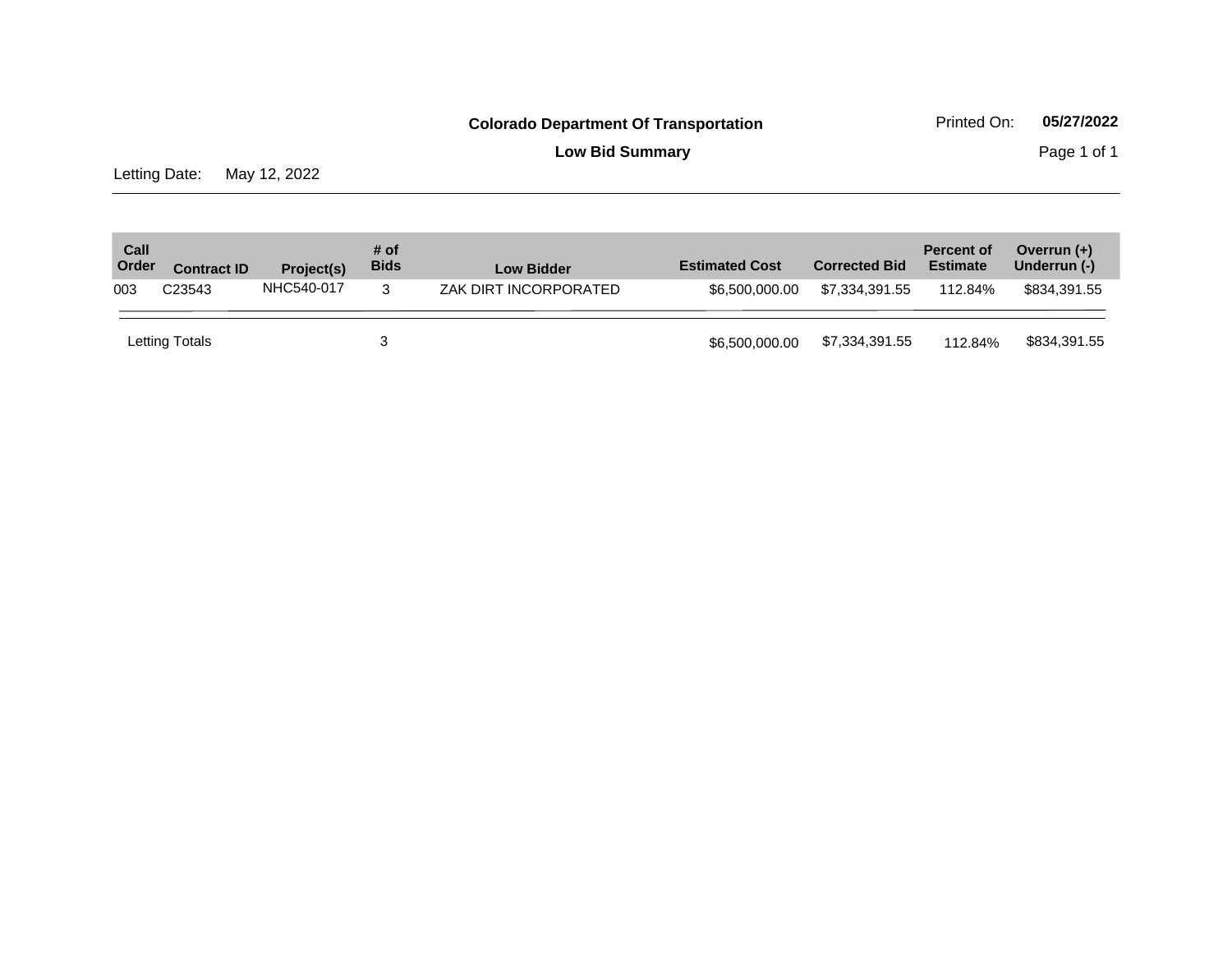|                                             | <b>Colorado Department Of Transportation</b>                                                                                                                                                                                                                              | 05/27/2022<br>Printed On: |
|---------------------------------------------|---------------------------------------------------------------------------------------------------------------------------------------------------------------------------------------------------------------------------------------------------------------------------|---------------------------|
|                                             | <b>Vendor Ranking</b>                                                                                                                                                                                                                                                     | Page 1 of 1               |
| <b>Contract Description:</b>                | Contract ID:<br>C <sub>23543</sub>                                                                                                                                                                                                                                        |                           |
| striping, and landscape/soil stabilization. | R2 CHAINUP STA @ KENOSHA/HOOSIER IN PARK COUNTY. This project is located in<br>Region 2 in Park County. This project consists of two chain up stations to include roadway<br>widening, drainage improvements, soil nail walls, lighting, ITS/VMS, advanced warning signs, |                           |

| Rank | <b>Vendor ID</b> | <b>Vendor Name</b>         | <b>Total Bid</b> | <b>Percent Of</b><br><b>Low Bid</b> | <b>Percent Of</b><br><b>Estimate</b> |
|------|------------------|----------------------------|------------------|-------------------------------------|--------------------------------------|
| 0    | -EST-            | <b>Engineer's Estimate</b> | \$6,500,000.00   | 88.62%                              | 100.00%                              |
|      | 801A             | ZAK DIRT INCORPORATED      | \$7,334,391.55   | 100.00%                             | 112.84%                              |
| 2    | 2103             | Siete, Inc.                | \$7,439,227.00   | 101.43%                             | 114.45%                              |
| 3    | 695A             | KIEWIT INFRASTRUCTURE CO.  | \$9,052,913.00   | 123.43%                             | 139.28%                              |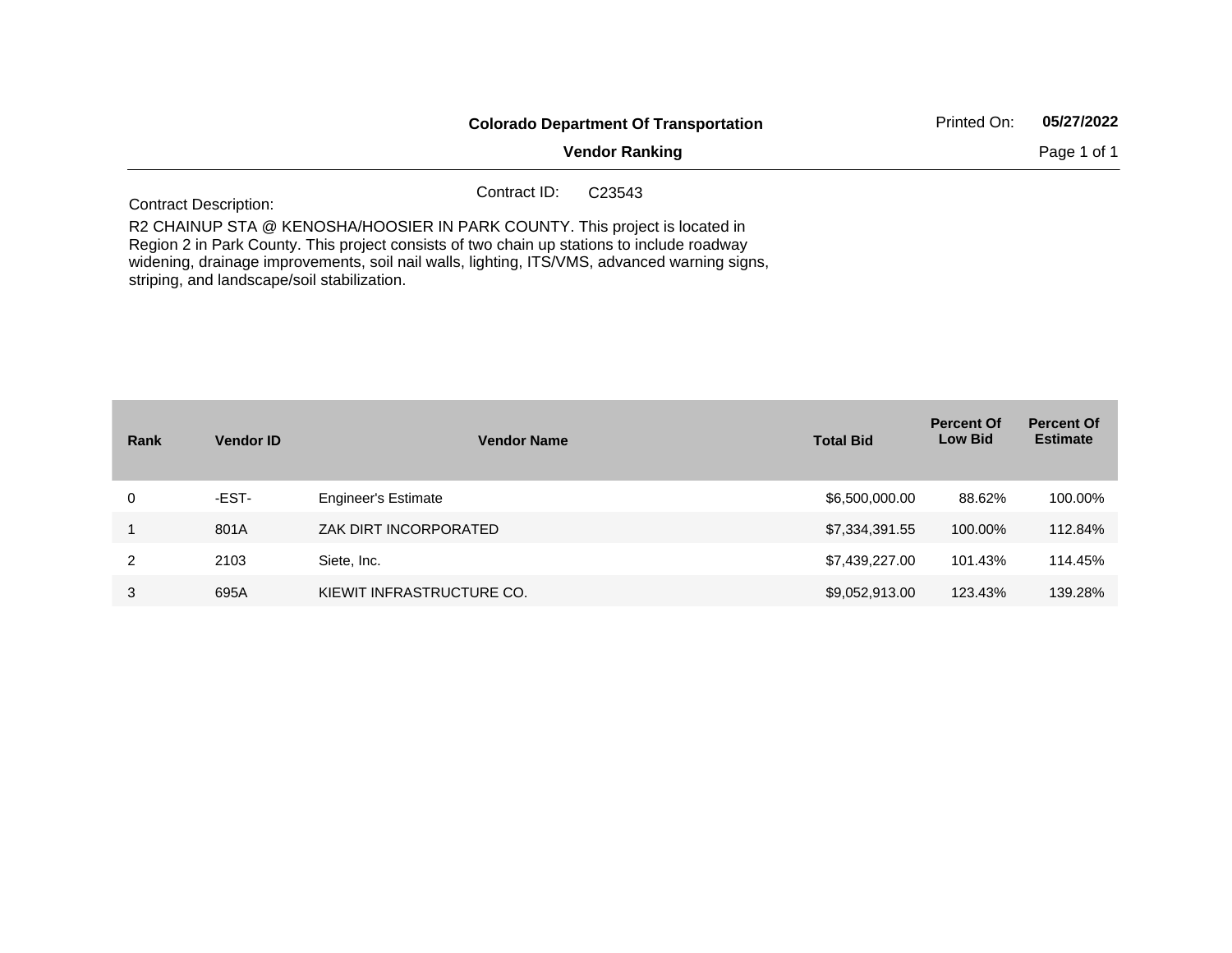Tabulation of Bids **Page 1 of 18** 

|                   |                                                       | Contract ID:           | C23543                                    |                     |                            |                     |                           |                           |
|-------------------|-------------------------------------------------------|------------------------|-------------------------------------------|---------------------|----------------------------|---------------------|---------------------------|---------------------------|
|                   |                                                       |                        | $(0)$ -EST-<br><b>Engineer's Estimate</b> |                     | (1) 801A<br>ZAK DIRT, INC. |                     | $(2)$ 2103<br>Siete, Inc. |                           |
| <b>Item Code</b>  | <b>Description</b>                                    | Quantity               | <b>Unit Price</b>                         | <b>Amount</b>       | <b>Unit Price</b>          | <b>Amount</b>       | <b>Unit Price</b>         | Amount                    |
| <b>SECTION:</b>   | <b>BID ITEMS</b><br>0001                              |                        |                                           |                     |                            | LCC:                |                           |                           |
|                   | 201-00000 Clearing and Grubbing                       | 1.000<br>L SI          | 25,000.00000                              | 25,000.00           | 193,304.00000 193,304.00   |                     | 125,000.00000 125,000.00  |                           |
|                   | 202-00010 Removal of Tree                             | 10.000 EACH            | 700.00000                                 | 7,000.00            | 750.00000                  | 7,500.00            | 2,000.00000               | 20,000.00                 |
|                   | 202-00015 Removal of Headwall                         | 3.000 EACH             | 1,680.00000                               | 5,040.00            | 1,500.00000                | 4,500.00            | 2,000.00000               | 6,000.00                  |
|                   | 202-00037 Removal of End Section                      | 2.000 EACH             | 360.00000                                 | 720.00              | 650.00000                  | 1,300.00            | 1,000.00000               | 2,000.00                  |
|                   | 202-00090 Removal of Delineator                       | 10.000 EACH            | 10.00000                                  | 100.00              | 12.00000                   | 120.00              | 10.00000                  | 100.00                    |
|                   | 202-00220 Removal of Asphalt Mat                      | 1,088.000<br><b>SY</b> | 8.00000                                   | 8,704.00            |                            | 28.00000 30,464.00  | 50.00000                  | 54,400.00                 |
|                   | 202-00240 Removal of Asphalt Mat (Planing)            | 1,616.000<br><b>SY</b> | 2.00000                                   | 3,232.00            | 5.00000                    | 8,080.00            | 11.00000                  | 17,776.00                 |
|                   | 202-00810 Removal of Ground Sign                      | 1.000 EACH             | 90.00000                                  | 90.00               | 195.00000                  | 195.00              | 500.00000                 | 500.00                    |
|                   | 202-04002 Clean Culvert                               | 6.000 EACH             | 1,900.00000 11,400.00                     |                     | 7,700.00000 46,200.00      |                     | 3,000.00000               | 18,000.00                 |
|                   | 203-00010 Unclassified Excavation (Complete In Place) | CY<br>28,977.000       |                                           | 32.00000 927,264.00 |                            | 32.50000 941,752.50 |                           | 47.00000 1,361,919.<br>00 |
|                   | 203-01100 Proof Rolling                               | 40,000 HOUR            | 130.00000                                 | 5,200.00            | 100.00000                  | 4,000.00            | 150.00000                 | 6,000.00                  |
| 203-01500 Blading |                                                       | 30,000 HOUR            | 150.00000                                 | 4,500.00            | 160.00000                  | 4,800.00            | 150.00000                 | 4,500.00                  |
| 203-01550 Dozing  |                                                       | 30.000 HOUR            | 175.00000                                 | 5,250.00            | 150.00000                  | 4,500.00            | 150.00000                 | 4,500.00                  |
|                   | 203-01594 Combination Loader                          | 30.000 HOUR            | 130.00000                                 | 3,900.00            | 115.00000                  | 3,450.00            | 150.00000                 | 4,500.00                  |
| 206-01750 Shoring |                                                       | 1.000<br>L SI          | 30,000.00000                              | 30,000.00           | 55,000.00000 55,000.00     |                     | 50,000.00000              | 50,000.00                 |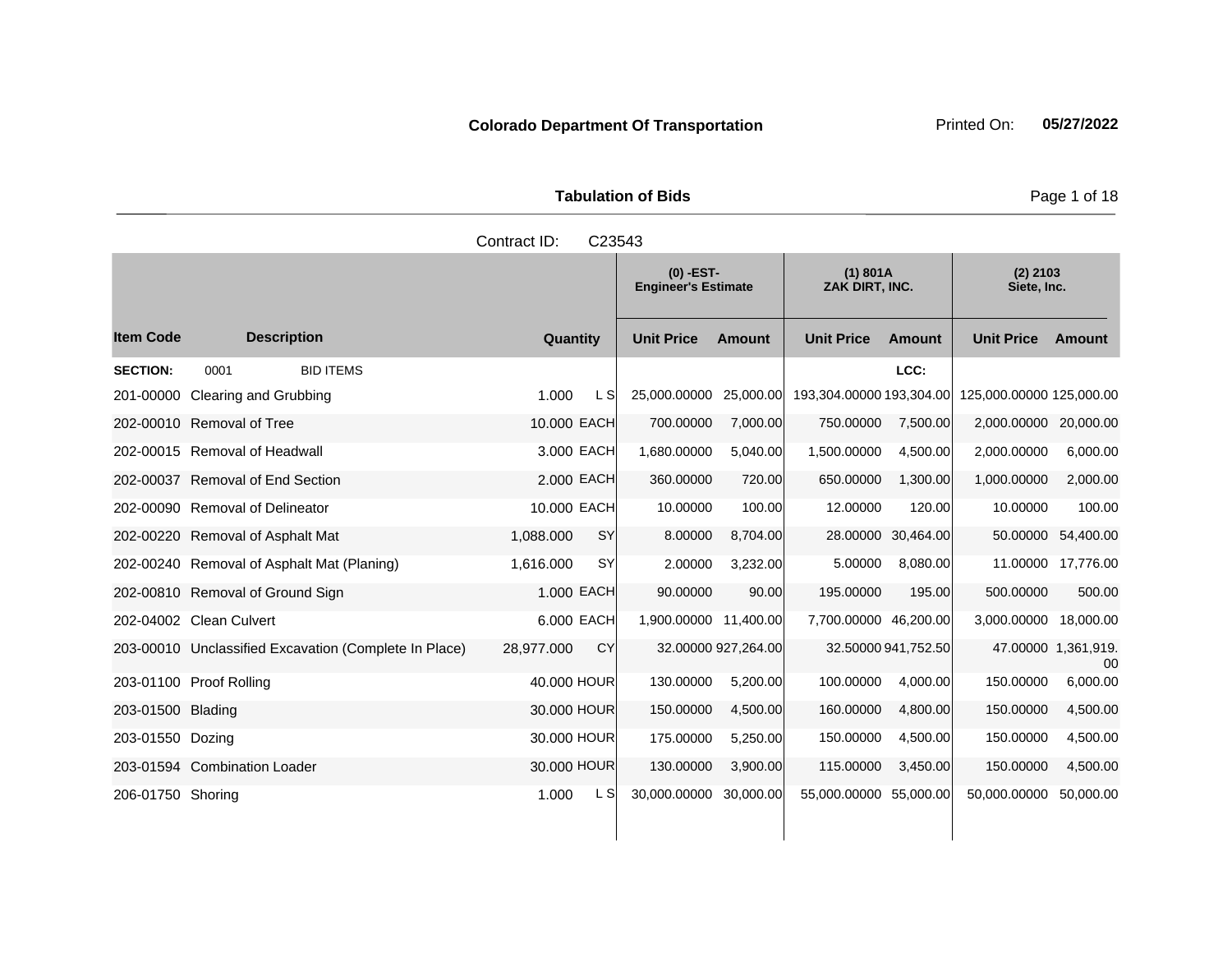Tabulation of Bids **Page 2 of 18** 

|                      |                                                                 | Contract ID: | C23543     |                                           |                    |                            |                   |                           |                   |
|----------------------|-----------------------------------------------------------------|--------------|------------|-------------------------------------------|--------------------|----------------------------|-------------------|---------------------------|-------------------|
|                      |                                                                 |              |            | $(0)$ -EST-<br><b>Engineer's Estimate</b> |                    | (1) 801A<br>ZAK DIRT, INC. |                   | $(2)$ 2103<br>Siete, Inc. |                   |
| <b>Item Code</b>     | <b>Description</b>                                              | Quantity     |            | <b>Unit Price</b>                         | <b>Amount</b>      | <b>Unit Price</b>          | <b>Amount</b>     | <b>Unit Price</b>         | <b>Amount</b>     |
| <b>SECTION:</b>      | <b>BID ITEMS</b><br>0001                                        |              |            |                                           |                    |                            | LCC:              |                           |                   |
| 207-00700            | Topsoil (Onsite)                                                | 3.028.000    | CY         |                                           | 17.00000 51,476.00 | 15.00000                   | 45,420.00         | 30.00000                  | 90,840.00         |
|                      | 207-00704 Subgrade Soil Preparation                             | 15,004.000   | <b>SY</b>  | 2.50000                                   | 37,510.00          |                            | 0.75000 11,253.00 |                           | 3.00000 45,012.00 |
|                      | 208-00002 Erosion Log Type 1 (12 Inch)                          | 1,580.000    | LF         | 5.00000                                   | 7,900.00           |                            | 7.70000 12,166.00 |                           | 8.00000 12,640.00 |
| 208-00004 Silt Berm  |                                                                 | 1,000.000    | LF         | 0.50000                                   | 500.00             | 19.00000                   | 19,000.00         | 15.00000                  | 15,000.00         |
| 208-00020 Silt Fence |                                                                 | 1,580.000    | LF         | 4.00000                                   | 6,320.00           | 3.15000                    | 4,977.00          | 10.00000                  | 15,800.00         |
|                      | 208-00046 Pre-fabricated Concrete Washout Structure<br>(Type 1) | 2.000 EACH   |            | 2,100.00000                               | 4,200.00           | 3,500.00000                | 7,000.00          | 5,000.00000               | 10,000.00         |
|                      | 208-00070 Vehicle Tracking Pad                                  | 4.000 EACH   |            | 2,945.00000                               | 11,780.00          | 3,700.00000                | 14,800.00         | 5,000.00000               | 20,000.00         |
| 208-00071            | Maintenance Aggregate (Vehicle Tracking<br>Pad)                 | 60.000       | CY         | 110.00000                                 | 6,600.00           | 90.00000                   | 5,400.00          | 100.00000                 | 6,000.00          |
|                      | 208-00103 Removal and Disposal of Sediment (Labor)              | 40.000 HOUR  |            | 66.00000                                  | 2,640.00           | 49.00000                   | 1,960.00          | 50.00000                  | 2,000.00          |
|                      | 208-00105 Removal and Disposal of Sediment<br>(Equipment)       | 40.000 HOUR  |            | 125.00000                                 | 5,000.00           | 136.00000                  | 5,440.00          | 150.00000                 | 6,000.00          |
|                      | 208-00106 Sweeping (Sediment Removal)                           | 20.000 HOUR  |            | 152.00000                                 | 3,040.00           | 113.00000                  | 2,260.00          | 150.00000                 | 3,000.00          |
|                      | 208-00107 Removal of Trash                                      | 20,000 HOUR  |            | 105.00000                                 | 2.100.00           | 48.00000                   | 960.00            | 150.00000                 | 3,000.00          |
|                      | 208-00207 Erosion Control Management                            | 70.000       | <b>DAY</b> | 300.00000                                 | 21,000.00          | 316.00000                  | 22,120.00         | 300.00000                 | 21,000.00         |
|                      | 210-00065 Reset Monument (Type 3A)                              | 4.000 EACH   |            | 1,000.00000                               | 4,000.00           | 685.00000                  | 2,740.00          | 2,500.00000               | 10,000.00         |
|                      | 210-00810 Reset Ground Sign                                     | 1.000 EACH   |            | 408.00000                                 | 408.00             | 640.00000                  | 640.00            | 1,000.00000               | 1,000.00          |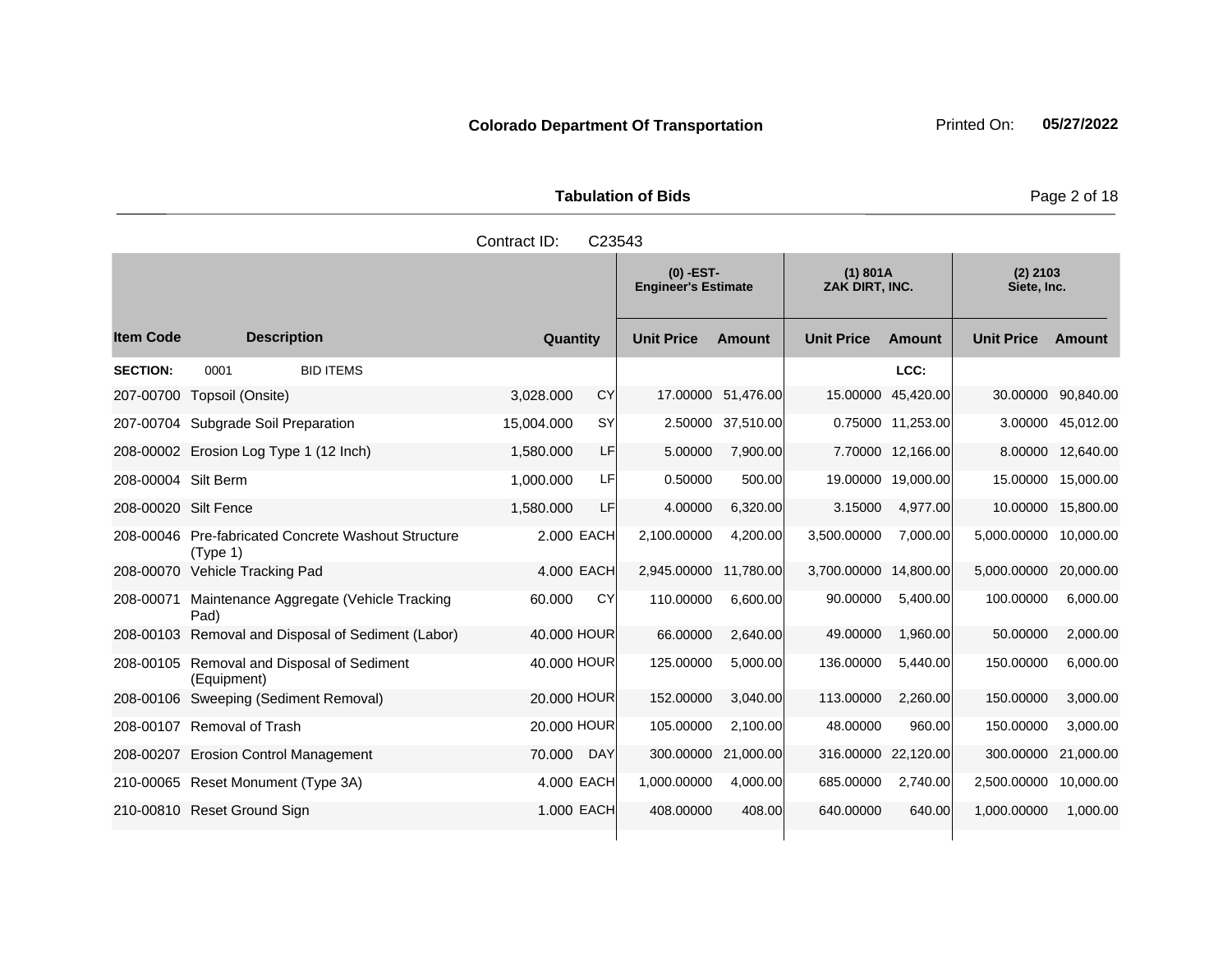|                  |                                                             | Contract ID: | C23543     |                                           |                     |                            |                     |                           |                     |
|------------------|-------------------------------------------------------------|--------------|------------|-------------------------------------------|---------------------|----------------------------|---------------------|---------------------------|---------------------|
|                  |                                                             |              |            | $(0)$ -EST-<br><b>Engineer's Estimate</b> |                     | (1) 801A<br>ZAK DIRT, INC. |                     | $(2)$ 2103<br>Siete, Inc. |                     |
| ltem Code        | <b>Description</b>                                          | Quantity     |            | <b>Unit Price</b>                         | Amount              | <b>Unit Price</b>          | Amount              | <b>Unit Price</b>         | <b>Amount</b>       |
| <b>SECTION:</b>  | <b>BID ITEMS</b><br>0001                                    |              |            |                                           |                     |                            | LCC:                |                           |                     |
|                  | 212-00700 Organic Fertilizer                                | 1,700.000    | LB         | 2.00000                                   | 3,400.00            | 0.60000                    | 1,020.00            | 2.00000                   | 3,400.00            |
|                  | 212-00702 Biotic Soil Amendments (Hydraulically<br>Applied) | 10,850.000   | <b>LB</b>  | 0.85000                                   | 9,222.50            |                            | 1.85000 20,072.50   | 2.00000                   | 21,700.00           |
| 212-00703 Humate |                                                             | 233.000      | LB         | 2.00000                                   | 466.00              | 0.85000                    | 198.05              | 5.00000                   | 1,165.00            |
|                  | 212-00704 Mycorrhizae                                       | 62,000       | LB         | 19.00000                                  | 1,178.00            | 14.00000                   | 868.00              | 25.00000                  | 1,550.00            |
|                  | 212-00707 Seeding (Native) Hydraulic                        | 3.100 ACRE   |            | 700.00000                                 | 2,170.00            | 1,670.00000                | 5,177.00            | 3,000.00000               | 9,300.00            |
|                  | 213-00150 Bonded Fiber Matrix                               | 3.100 ACRE   |            | 3,400.00000                               | 10,540.00           | 5,350.00000 16,585.00      |                     | 7,500.00000               | 23,250.00           |
|                  | 213-00151 Bonded Fiber Matrix                               | 6,000.000    | LB         | 1.75000                                   | 10,500.00           |                            | 1.80000 10,800.00   | 3.00000                   | 18,000.00           |
|                  | 213-00700 Landscape Boulder 2-ft boulders                   | 224,000 EACH |            | 23.00000                                  | 5,152.00            | 650.00000 145,600.00       |                     | 300.00000                 | 67,200.00           |
|                  | 240-00000 Wildlife Biologist                                | 20,000 HOUR  |            | 130.00000                                 | 2,600.00            | 140.00000                  | 2,800.00            | 125.00000                 | 2,500.00            |
|                  | 240-00010 Removal of Nests                                  | 16,000 HOUR  |            | 115.00000                                 | 1,840.00            | 140.00000                  | 2,240.00            | 125.00000                 | 2,000.00            |
|                  | 304-06000 Aggregate Base Course (Class 6)                   | 4,958.000    | <b>TON</b> |                                           | 35.00000 173,530.00 |                            | 55.00000 272,690.00 |                           | 45.00000 223,110.00 |
|                  | 403-00720 Hot Mix Asphalt (Patching) (Asphalt)              | 50.000       | <b>TON</b> |                                           | 200.00000 10,000.00 | 318.00000 15,900.00        |                     | 200.00000                 | 10,000.00           |
| 403-34721        | Hot Mix Asphalt (Grading SX) (75) (PG 58-<br>28)            | 5,129.000    | <b>TON</b> | 240.00000 1,230,960.                      | 00                  | 168.00000 861,672.00       |                     | 150.00000 769,350.00      |                     |

411-10255 Emulsified Asphalt (Slow-Setting) 3,021.000 GAL 3.00000 9,063.00 9.00000 27,189.00 7.00000 21,147.00 503-00042 Drilled Shaft (42 Inch) 18.000 LF 554.00000 9,972.00 1,200.00000 21,600.00 1,000.00000 18,000.00

**Tabulation of Bids Page 3 of 18**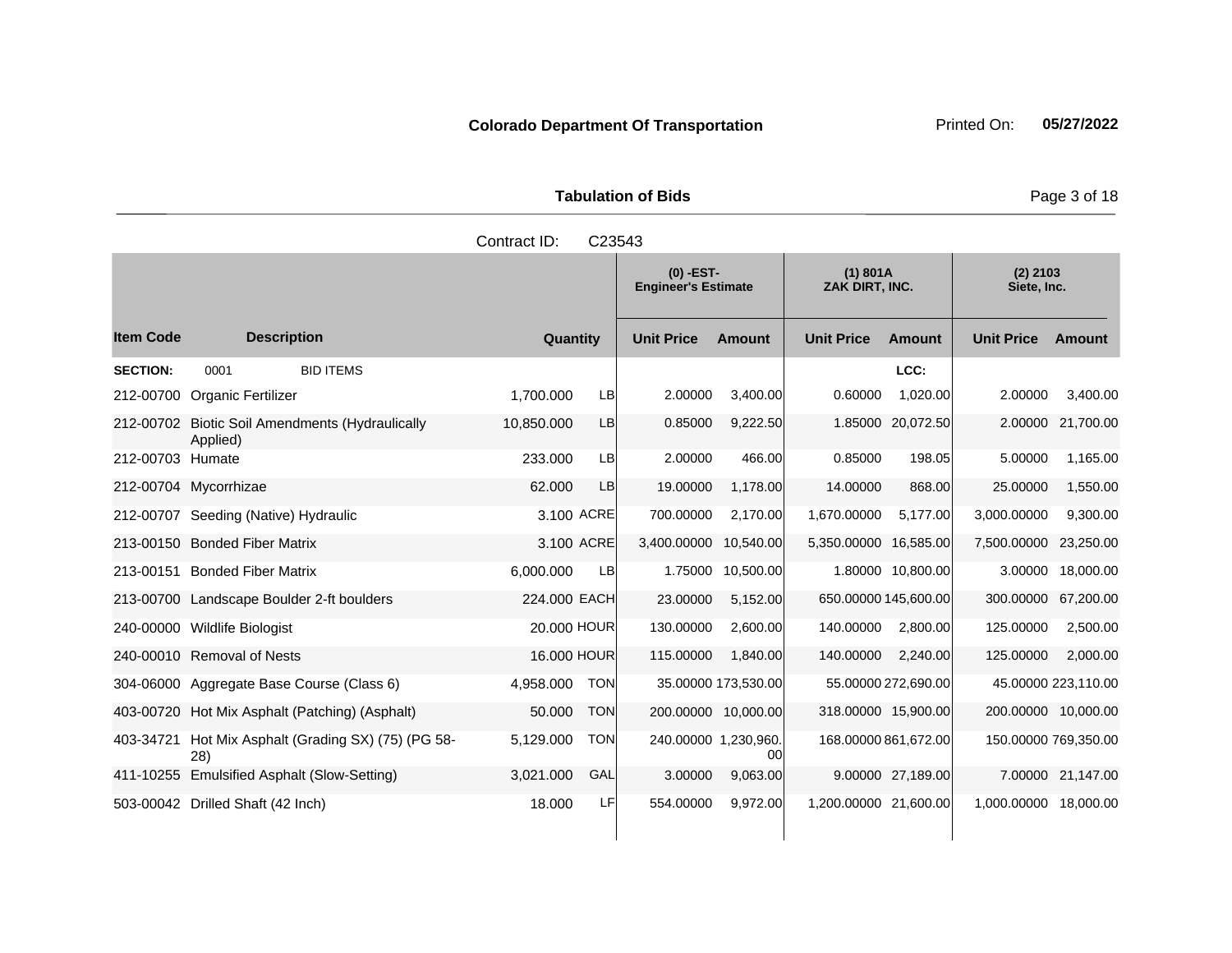Tabulation of Bids **Page 4 of 18** 

|                     |                                                                             | Contract ID: | C23543     |                                           |                     |                            |                     |                           |                     |
|---------------------|-----------------------------------------------------------------------------|--------------|------------|-------------------------------------------|---------------------|----------------------------|---------------------|---------------------------|---------------------|
|                     |                                                                             |              |            | $(0)$ -EST-<br><b>Engineer's Estimate</b> |                     | (1) 801A<br>ZAK DIRT. INC. |                     | $(2)$ 2103<br>Siete, Inc. |                     |
| <b>Item Code</b>    | <b>Description</b>                                                          | Quantity     |            | <b>Unit Price</b>                         | Amount              | <b>Unit Price</b>          | <b>Amount</b>       | <b>Unit Price</b>         | Amount              |
| <b>SECTION:</b>     | 0001<br><b>BID ITEMS</b>                                                    |              |            |                                           |                     |                            | LCC:                |                           |                     |
| 504-06406 Soil Nail |                                                                             | 2,008.000    | LF         |                                           | 65.00000 130,520.00 |                            | 83.00000 166,664.00 |                           | 85.00000 170,680.00 |
|                     | 504-06410 Verification Testing                                              |              | 6.000 EACH | 535.00000                                 | 3,210.00            | 3,200.00000 19,200.00      |                     | 3,500.00000 21,000.00     |                     |
|                     | 507-00550 Concrete Lined Ditch                                              | 25.000       | LF         | 869.00000                                 | 21,725.00           | 160.00000                  | 4,000.00            | 500.00000                 | 12,500.00           |
|                     | 603-10180 18 Inch Corrugated Steel Pipe                                     | 30.000       | LF         | 160.00000                                 | 4,800.00            | 125.00000                  | 3,750.00            | 200.00000                 | 6,000.00            |
|                     | 603-10240 24 Inch Corrugated Steel Pipe                                     | 150,000      | LF         | 180.00000                                 | 27,000.00           |                            | 140.00000 21,000.00 | 250.00000                 | 37,500.00           |
|                     | 603-30018 18 Inch Steel End Section                                         |              | 2.000 EACH | 626.00000                                 | 1,252.00            | 925.00000                  | 1,850.00            | 3,000.00000               | 6,000.00            |
|                     | 603-30024 24 Inch Steel End Section                                         |              | 5,000 EACH | 880.00000                                 | 4,400.00            | 2,000.00000 10,000.00      |                     | 4,000.00000               | 20,000.00           |
|                     | 607-11525 Fence (Plastic)                                                   | 600.000      | LF         | 4.00000                                   | 2,400.00            | 4.25000                    | 2,550.00            | 5.00000                   | 3,000.00            |
|                     | 612-00041 Delineator (Flexible) (Type I)                                    | 200.000 EACH |            | 20.00000                                  | 4,000.00            |                            | 80.00000 16,000.00  | 75.00000                  | 15,000.00           |
|                     | 612-00042 Delineator (Flexible) (Type II)                                   | 60.000 EACH  |            | 20.00000                                  | 1,200.00            | 81.00000                   | 4,860.00            | 76.00000                  | 4,560.00            |
|                     | 612-00043 Delineator (Flexible) (Type III)                                  | 20.000 EACH  |            | 20.00000                                  | 400.00              | 82.00000                   | 1,640.00            | 78.00000                  | 1,560.00            |
|                     | 612-00260 Location Marker (Fiber Optic) (Dome)                              | 260.000 EACH |            | 84.00000                                  | 21,840.00           | 115.00000 29,900.00        |                     | 95.00000                  | 24,700.00           |
|                     | 613-00102 1 Inch Electrical Conduit (Galvanized Rigid<br>Conduit) (Special) | 50.000       | LF         | 50.00000                                  | 2,500.00            | 35.00000                   | 1,750.00            | 30.00000                  | 1,500.00            |
|                     | 613-00206 2 Inch Electrical Conduit (Bored)                                 | 325.000      | LF         |                                           | 33.00000 10,725.00  |                            | 56.00000 18,200.00  | 50.00000                  | 16,250.00           |
|                     | 613-00306 3 Inch Electrical Conduit (Bored)                                 | 1,160.000    | LF         |                                           | 36.00000 41,760.00  |                            | 68.00000 78,880.00  |                           | 58.00000 67,280.00  |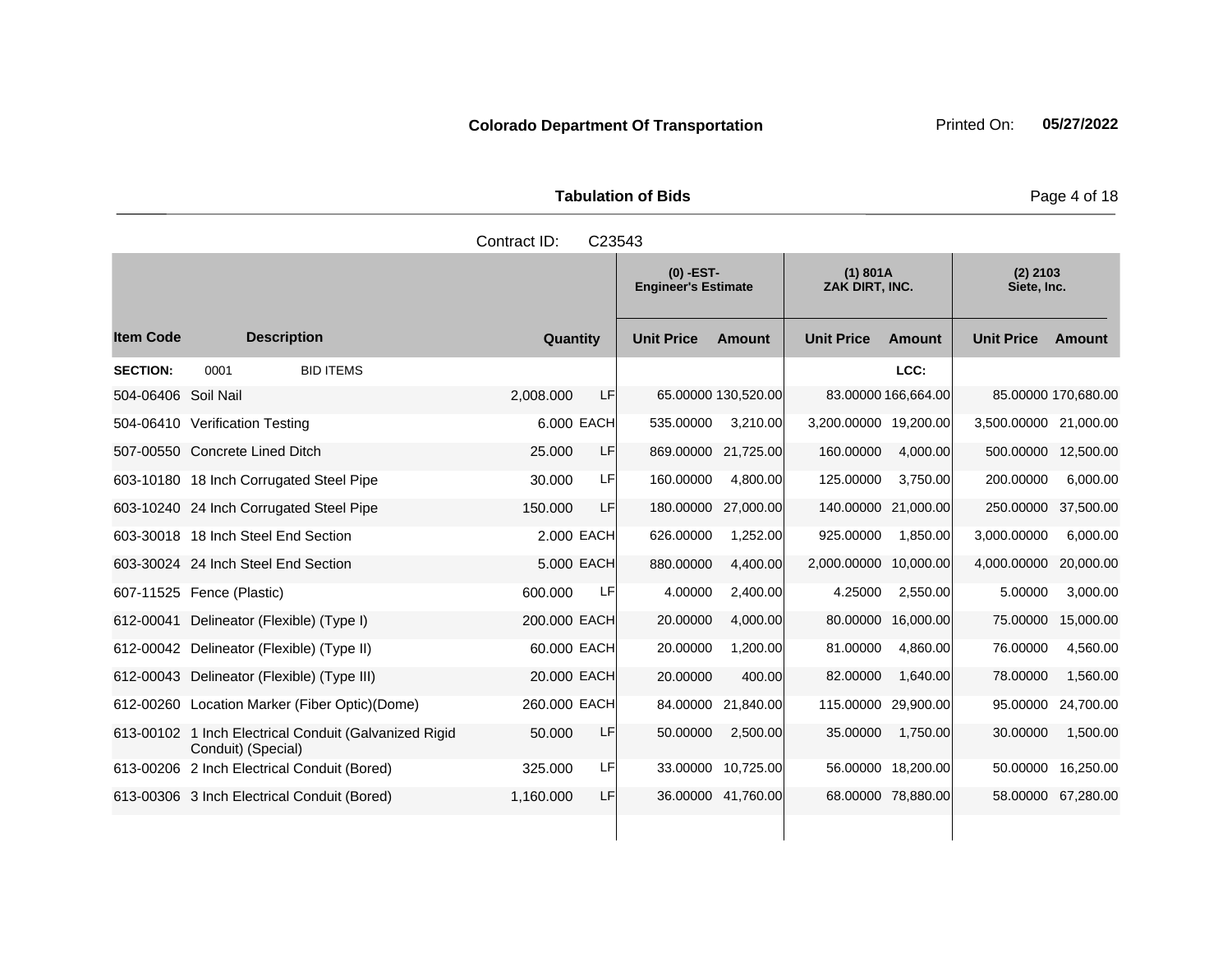Tabulation of Bids **Page 5 of 18** 

|                  |                                                                     | Contract ID:    | C23543     |                                           |                           |                            |                     |                           |                     |
|------------------|---------------------------------------------------------------------|-----------------|------------|-------------------------------------------|---------------------------|----------------------------|---------------------|---------------------------|---------------------|
|                  |                                                                     |                 |            | $(0)$ -EST-<br><b>Engineer's Estimate</b> |                           | (1) 801A<br>ZAK DIRT, INC. |                     | $(2)$ 2103<br>Siete, Inc. |                     |
| <b>Item Code</b> | <b>Description</b>                                                  | <b>Quantity</b> |            | <b>Unit Price</b>                         | <b>Amount</b>             | <b>Unit Price</b>          | <b>Amount</b>       | <b>Unit Price</b>         | <b>Amount</b>       |
| <b>SECTION:</b>  | 0001<br><b>BID ITEMS</b>                                            |                 |            |                                           |                           |                            | LCC:                |                           |                     |
|                  | 613-01100 1 Inch Electrical Conduit (Plastic)                       | 279.000         | LF         | 25.00000                                  | 6,975.00                  | 17.00000                   | 4,743.00            | 20.00000                  | 5,580.00            |
|                  | 613-01200 2 Inch Electrical Conduit (Plastic)                       | 29,377.000      | LF         |                                           | 35.00000 1,028,195.<br>00 |                            | 19.50000 572,851.50 |                           | 22.00000 646,294.00 |
|                  | 613-04120 1 Inch Electrical Conduit (Liquidtight Flexible<br>Metal) | 80.000          | LF         | 42.00000                                  | 3,360.00                  | 32.00000                   | 2,560.00            | 27.00000                  | 2,160.00            |
|                  | 613-07000 Pull Box (Special)                                        |                 | 4.000 EACH | 1,037.00000                               | 4,148.00                  | 3,200.00000 12,800.00      |                     | 3,500.00000 14,000.00     |                     |
|                  | 613-07002 Type Two Pull Box                                         | 74.000 EACH     |            | 1,200.00000                               | 88,800.00                 | 2,500.00000 185,000.00     |                     | 2,500.00000 185,000.00    |                     |
|                  | 613-07023 Pull Box (24"x36"x24")                                    | 22.000 EACH     |            | 1,400.00000 30,800.00                     |                           | 3,900.00000 85,800.00      |                     | 4,000.00000 88,000.00     |                     |
| 613-10000 Wiring |                                                                     | 1.000           | L SI       | 310,000.00000 310,000.00                  |                           | 203,000.00000 203,000.00   |                     | 200,000.00000 200,000.00  |                     |
|                  | 613-13011 Luminaire (LED) (11,000 Lumens)                           | 54.000 EACH     |            |                                           | 815.00000 44,010.00       | 1,100.00000 59,400.00      |                     | 900.00000 48,600.00       |                     |
|                  | 613-32300 Light Standard Steel (30 Foot)                            |                 | 6,000 EACH | 3,000.00000 18,000.00                     |                           | 10.100.00000 60.600.00     |                     | 8,500.00000 51,000.00     |                     |
|                  | 613-34303 Light Standard Metal (30 Foot) (2 Arm)<br>(Spec)          | 24.000 EACH     |            | 10,000.00000 240,000.00                   |                           | 12,300.00000 295,200.00    |                     | 11,000.00000 264,000.00   |                     |
|                  | 613-40000 Concrete Foundation Pad                                   |                 | 2,000 EACH | 2,500.00000                               | 5,000.00                  | 700.00000                  | 1,400.00            | 750.00000                 | 1,500.00            |
|                  | 613-40010 Light Standard Foundation                                 | 30.000 EACH     |            | 3,000.00000 90,000.00                     |                           | 3,850.00000 115,500.00     |                     | 3,500.00000 105,000.00    |                     |
|                  | 613-40020 Transformer Base Aluminum                                 | 30.000 EACH     |            |                                           | 700.00000 21,000.00       | 1,100.00000 33,000.00      |                     | 1,000.00000 30,000.00     |                     |
|                  | 613-50106 Lighting Control Center (Special)                         |                 | 2.000 EACH | 12,000.00000 24,000.00                    |                           | 7,700.00000 15,400.00      |                     | 7,000.00000 14,000.00     |                     |
|                  | 613-50109 Meter Power Pedestal                                      |                 | 1.000 EACH | 8.000.00000                               | 8,000.00                  | 11,000.00000 11,000.00     |                     | 10,000.00000 10,000.00    |                     |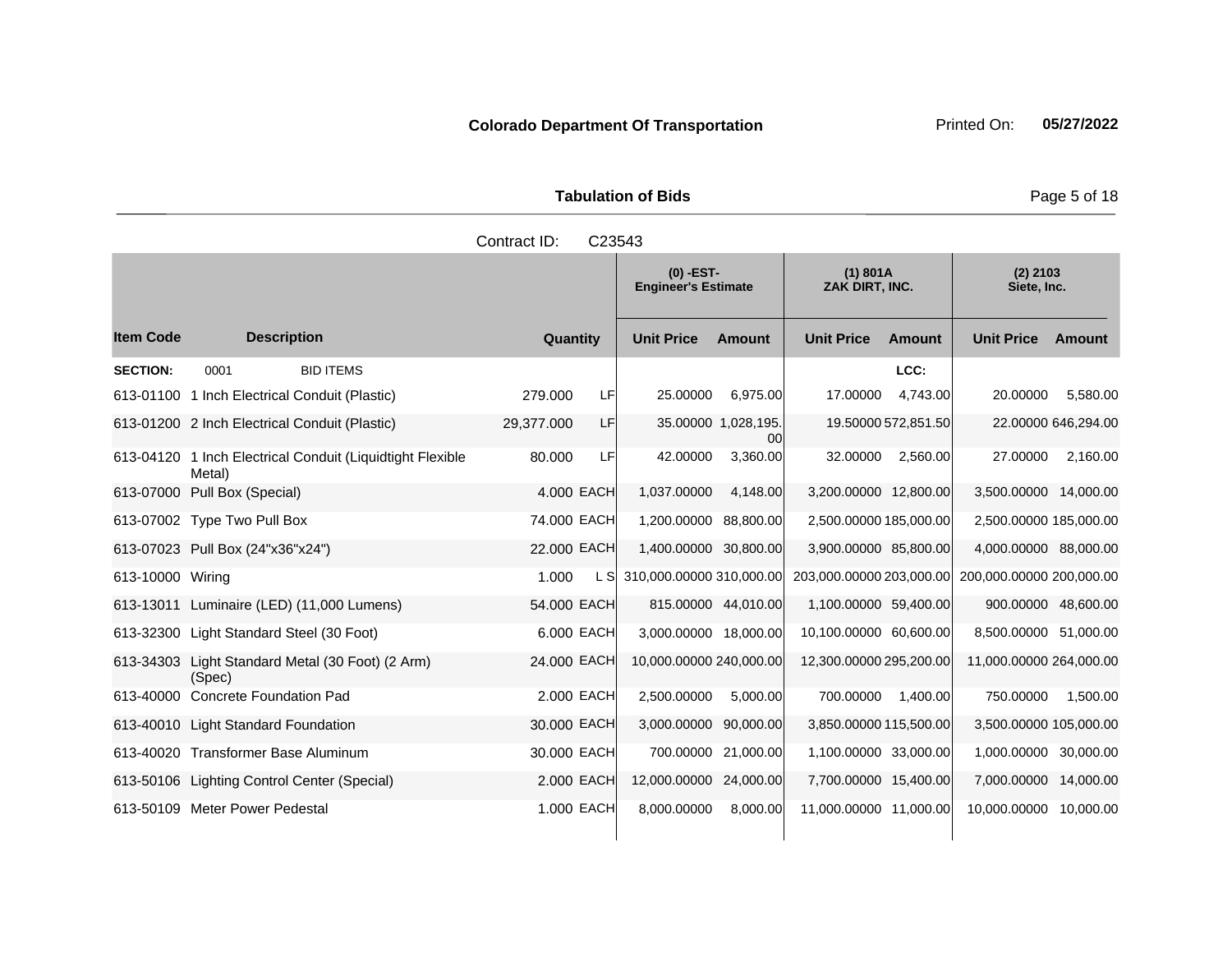Tabulation of Bids **Page 6 of 18** 

|                  |                                                                         | Contract ID:         | C23543                                    |               |                            |               |                           |               |
|------------------|-------------------------------------------------------------------------|----------------------|-------------------------------------------|---------------|----------------------------|---------------|---------------------------|---------------|
|                  |                                                                         |                      | $(0)$ -EST-<br><b>Engineer's Estimate</b> |               | (1) 801A<br>ZAK DIRT, INC. |               | $(2)$ 2103<br>Siete, Inc. |               |
| <b>Item Code</b> | <b>Description</b>                                                      | Quantity             | <b>Unit Price</b>                         | <b>Amount</b> | <b>Unit Price</b>          | <b>Amount</b> | <b>Unit Price</b>         | <b>Amount</b> |
| <b>SECTION:</b>  | <b>BID ITEMS</b><br>0001                                                |                      |                                           |               |                            | LCC:          |                           |               |
|                  | 613-50350 Power Transformer                                             | 2.000<br>L S         | 6,000.00000                               | 12,000.00     | 2,900.00000                | 5,800.00      | 3,000.00000               | 6,000.00      |
|                  | 613-81690 Safety Switch                                                 | 4.000 EACH           | 980.00000                                 | 3,920.00      | 423.00000                  | 1,692.00      | 500.00000                 | 2,000.00      |
| 613-81699        | Safety Switch NEMA 3R, 30 Ampere, 2-<br>pole, 240 Volt                  | 6.000 EACH           | 1,000.00000                               | 6,000.00      | 775.00000                  | 4.650.00      | 1,000.00000               | 6,000.00      |
| 613-81700        | Safety Switch NEMA 3R, 60A, 2-pole, 240 V<br>f(for VMS Maint Disconnect | 1.000 EACH           | 1,000.00000                               | 1,000.00      | 1,400.00000                | 1,400.00      | 2,000.00000               | 2,000.00      |
|                  | 614-00011 Sign Panel (Class I)                                          | 15.000<br>SF         | 25.00000                                  | 375.00        | 30.00000                   | 450.00        | 27.00000                  | 405.00        |
|                  | 614-00012 Sign Panel (Class II)                                         | SF<br>287.000        | 27.00000                                  | 7,749.00      | 34.00000                   | 9,758.00      | 32.00000                  | 9,184.00      |
|                  | 614-00013 Sign Panel (Class III)                                        | <b>SF</b><br>120,000 | 36.00000                                  | 4,320.00      | 45.00000                   | 5,400.00      | 38.00000                  | 4,560.00      |
|                  | 614-00615 Steel Signpost (W 6x15)                                       | 75.000<br>LFI        | 88.00000                                  | 6,600.00      | 126.00000                  | 9,450.00      | 110.00000                 | 8,250.00      |
|                  | 614-01226 Steel Signpost (W 12x26)                                      | 56.000               | LF<br>184.00000                           | 10,304.00     | 158.00000                  | 8.848.00      | 110.00000                 | 6,160.00      |
|                  | 614-01575 Steel Sign Support (2-1/2 Inch Round NP-<br>$40$ )(Post)      | LFI<br>57.000        | 28.00000                                  | 1,596.00      | 38.00000                   | 2,166.00      | 35.00000                  | 1,995.00      |
| 614-01578        | Steel Sign Support (2-1/2 Inch Round NP-<br>40)(Slipbase)               | 5.000 EACH           | 321.00000                                 | 1.605.00      | 320,00000                  | 1.600.00      | 275.00000                 | 1,375.00      |
| 614-01585        | Steel Sign Support (2-1/2 Inch Round Sch<br>80) (Post)                  | LF<br>116.000        | 30.00000                                  | 3,480.00      | 45.00000                   | 5,220.00      | 40.00000                  | 4,640.00      |
| 614-01588        | Steel Sign Support (2-1/2 Inch Round Sch<br>80)(Slipbase)               | 8.000 EACH           | 386.00000                                 | 3,088.00      | 317.00000                  | 2,536.00      | 275.00000                 | 2,200.00      |
| 614-03002        | Concrete Footing (Type 2)                                               | 4.000 EACH           | 2,531.00000 10,124.00                     |               | 4,400.00000 17,600.00      |               | 3,000.00000               | 12,000.00     |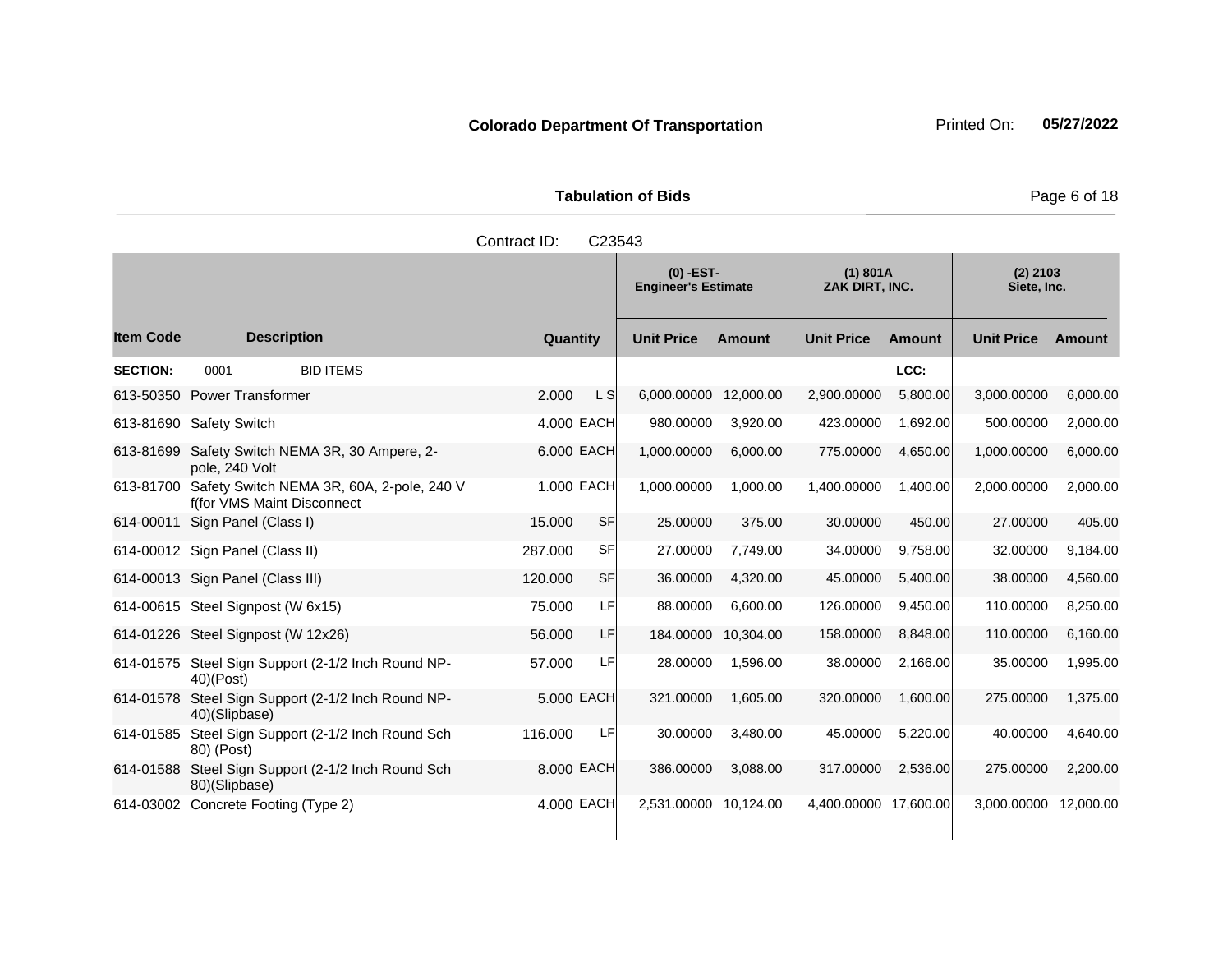Tabulation of Bids **Page 7 of 18** 

|                  |                                                      | Contract ID:<br>C23543 |                                           |               |                            |                   |                                                   |                   |
|------------------|------------------------------------------------------|------------------------|-------------------------------------------|---------------|----------------------------|-------------------|---------------------------------------------------|-------------------|
|                  |                                                      |                        | $(0)$ -EST-<br><b>Engineer's Estimate</b> |               | (1) 801A<br>ZAK DIRT, INC. |                   | $(2)$ 2103<br>Siete, Inc.                         |                   |
| <b>Item Code</b> | <b>Description</b>                                   | <b>Quantity</b>        | <b>Unit Price</b>                         | <b>Amount</b> | <b>Unit Price</b>          | <b>Amount</b>     | <b>Unit Price</b>                                 | <b>Amount</b>     |
| <b>SECTION:</b>  | <b>BID ITEMS</b><br>0001                             |                        |                                           |               |                            | LCC:              |                                                   |                   |
|                  | 614-03007 Concrete Footing (Type 7)                  | 4.000 EACH             | 2,608.00000 10,432.00                     |               | 5,000.00000                | 20,000.00         | 3,000.00000 12,000.00                             |                   |
|                  | 614-10120 Variable Message Sign                      | 1.000 EACH             | 5,175,00000                               | 5,175.00      |                            |                   | 127,000.00000 127,000.00 115,000.00000 115,000.00 |                   |
|                  | 614-10127 Variable Speed Limit Sign                  | 4.000 EACH             | 13,655.00000 54,620.00                    |               | 27,000.00000 108,000.00    |                   | 25,000.00000 100,000.00                           |                   |
|                  | 614-30110 Butterfly Structure                        | 1.000 EACH             | 44,100.00000 44,100.00                    |               | 59,000.00000 59,000.00     |                   | 55,000.00000 55,000.00                            |                   |
|                  | 614-70024 1310nm SFP Optic Module                    | 4.000 EACH             | 475.00000                                 | 1,900.00      | 600.00000                  | 2,400.00          | 500.00000                                         | 2,000.00          |
|                  | 614-70030 Optical Attenuator                         | 4.000 EACH             | 164.00000                                 | 656.00        | 650.00000                  | 2,600.00          | 600.00000                                         | 2,400.00          |
|                  | 614-80000 Flashing Beacon                            | 8.000 EACH             | 4,698,00000 37,584.00                     |               | 2,300.00000 18,400.00      |                   | 3,000.00000                                       | 24,000.00         |
|                  | 614-86105 Telemetry (Field)                          | 3.000 EACH             | 5,196.00000 15,588.00                     |               | 2,800.00000                | 8,400.00          | 3,000.00000                                       | 9,000.00          |
|                  | 614-87006 Fiber Optic Termination Panel (6 Fiber)    | 6,000 EACH             | 950.00000                                 | 5,700.00      | 1,750.00000 10,500.00      |                   | 2,500.00000                                       | 15,000.00         |
|                  | 614-87010 Fiber Optic Cable (Single Mode) (12 Fiber) | 12,585.000<br>LFI      | 5.00000                                   | 62,925.00     |                            | 6.00000 75,510.00 |                                                   | 7.00000 88,095.00 |
|                  | 614-87350 Test Fiber Optic Cable                     | 1.000<br>L S           | 12,280.00000 12,280.00                    |               | 16,000.00000 16,000.00     |                   | 20,000.00000 20,000.00                            |                   |
|                  | 614-87692 Ethernet Switch Type II                    | 2.000 EACH             | 5,100.00000 10,200.00                     |               | 5,400.00000 10,800.00      |                   | 5,000.00000 10,000.00                             |                   |
|                  | 620-00002 Field Office (Class 2)                     | 1.000 EACH             | 29,727.00000 29,727.00                    |               | 95,000.00000 95,000.00     |                   | 75,000.00000 75,000.00                            |                   |
|                  | 620-00012 Field Laboratory (Class 2)                 | 1.000 EACH             | 25,662.00000 25,662.00                    |               | 85,000.00000 85,000.00     |                   | 75,000.00000 75,000.00                            |                   |
|                  | 620-00020 Sanitary Facility                          | 2.000 EACH             | 3,356.00000                               | 6,712.00      | 8,000.00000 16,000.00      |                   | 5,000.00000 10,000.00                             |                   |
|                  | 625-00000 Construction Surveying                     | 1.000<br>L SI          | 42,000.00000 42,000.00                    |               | 135,000.00000 135,000.00   |                   | 75,000.00000 75,000.00                            |                   |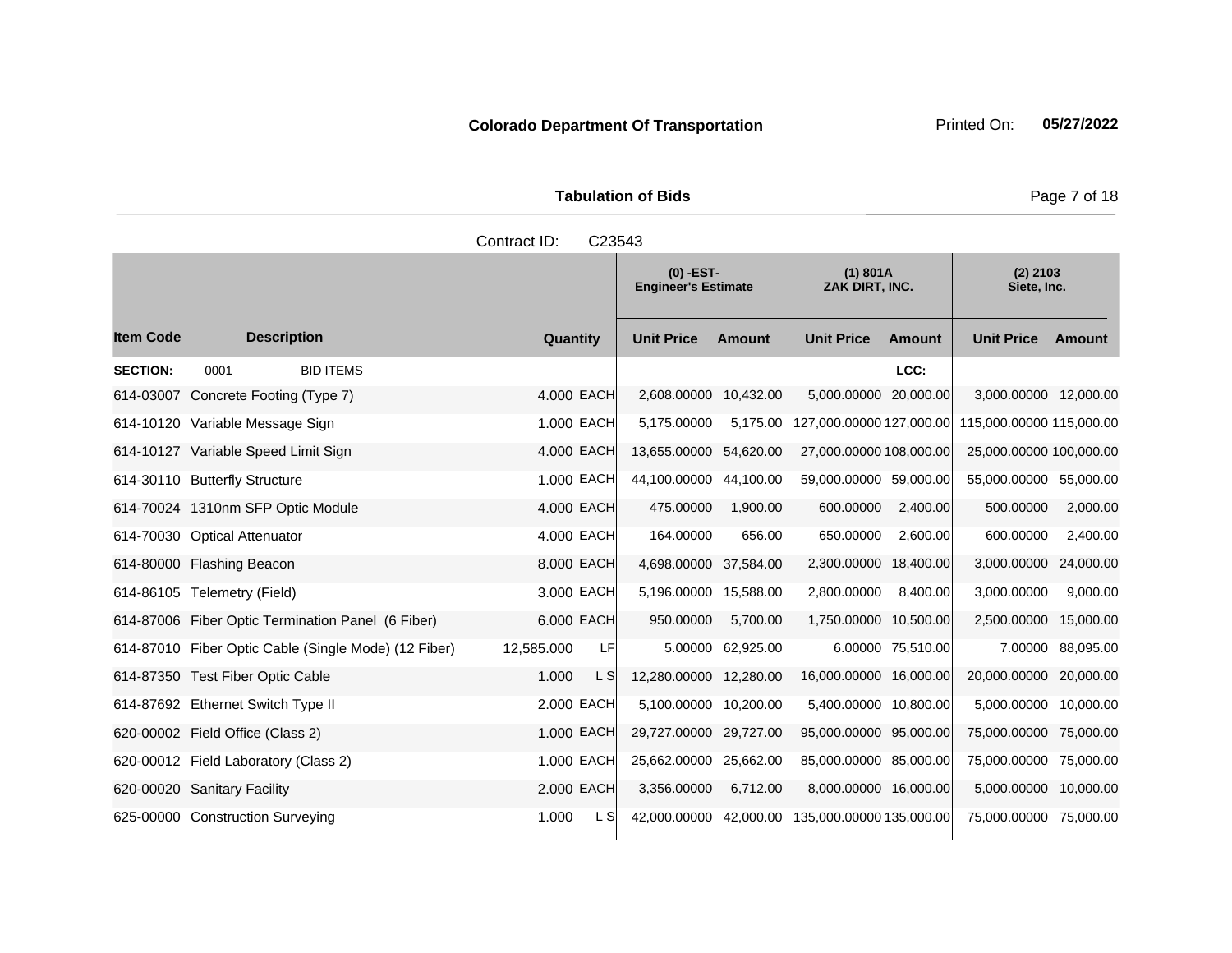Tabulation of Bids **Page 8 of 18** 

|                     |                                                    | Contract ID:   | C23543     |                                           |                     |                            |                      |                           |                      |
|---------------------|----------------------------------------------------|----------------|------------|-------------------------------------------|---------------------|----------------------------|----------------------|---------------------------|----------------------|
|                     |                                                    |                |            | $(0)$ -EST-<br><b>Engineer's Estimate</b> |                     | (1) 801A<br>ZAK DIRT, INC. |                      | $(2)$ 2103<br>Siete, Inc. |                      |
| <b>Item Code</b>    | <b>Description</b>                                 | Quantity       |            | <b>Unit Price</b>                         | <b>Amount</b>       | <b>Unit Price</b>          | <b>Amount</b>        | <b>Unit Price</b>         | Amount               |
| <b>SECTION:</b>     | <b>BID ITEMS</b><br>0001                           |                |            |                                           |                     |                            | LCC:                 |                           |                      |
| 626-00000           | Mobilization                                       | 1.000          | L S        | 805,912.50000 805,912.50                  |                     | 680,000.00000 680,000.00   |                      | 740,000.00000 740,000.00  |                      |
|                     | 626-01113 Public Information Management (Tier III) | 313.000        | <b>DAY</b> |                                           | 78.00000 24,414.00  |                            | 80.00000 25,040.00   |                           | 70.00000 21,910.00   |
|                     | 627-00008 Modified Epoxy Pavement Marking          | 60,000         | GAL        | 92.00000                                  | 5,520.00            |                            | 315.00000 18,900.00  | 250.00000                 | 15,000.00            |
|                     | 627-00013 Pavement Marking Paint (High Build)      | 40.000         | GAL        | 36.00000                                  | 1,440.00            | 159.00000                  | 6,360.00             | 125.00000                 | 5,000.00             |
| 630-00000 Flagging  |                                                    | 1,300.000 HOUR |            | 30.00000                                  | 39,000.00           |                            | 56.00000 72,800.00   | 45.00000                  | 58,500.00            |
|                     | 630-00007 Traffic Control Inspection               | 90.000         | DAY        |                                           | 265.00000 23,850.00 |                            | 650.00000 58,500.00  |                           | 510.00000 45,900.00  |
|                     | 630-00017 Traffic Control Management (Special)     | 160.000        | <b>DAY</b> | 1,013.00000 162,080.00                    |                     | 2,300.00000 368,000.00     |                      | 1,800.00000 288,000.00    |                      |
|                     | 630-80341 Construction Traffic Sign (Panel Size A) | 4.000 EACH     |            | 57.00000                                  | 228.00              | 51.00000                   | 204.00               | 45.00000                  | 180.00               |
|                     | 630-80342 Construction Traffic Sign (Panel Size B) | 34.000 EACH    |            | 74.00000                                  | 2,516.00            | 64.00000                   | 2,176.00             | 55.00000                  | 1,870.00             |
|                     | 630-80343 Construction Traffic Sign (Panel Size C) |                | 8.000 EACH | 84.00000                                  | 672.00              | 70.00000                   | 560.00               | 60.00000                  | 480.00               |
|                     | 630-80355 Portable Message Sign Panel              | 4.000 EACH     |            | 6,045.00000                               | 24,180.00           | 10.500.00000 42,000.00     |                      | 15,000.00000              | 60,000.00            |
|                     | 630-80360 Drum Channelizing Device                 | 150.000 EACH   |            | 35.00000                                  | 5,250.00            | 40.00000                   | 6,000.00             | 40.00000                  | 6,000.00             |
|                     | 630-80380 Traffic Cone                             | 100.000 EACH   |            | 11.00000                                  | 1,100.00            | 13.00000                   | 1,300.00             | 15.00000                  | 1,500.00             |
|                     | 630-85020 Mobile Attenuator                        |                | 3,000 EACH | 10,000.00000 30,000.00                    |                     | 27,000.00000 81,000.00     |                      | 30,000.00000 90,000.00    |                      |
| 641-10000 Shotcrete |                                                    | 428.000        | <b>SY</b>  |                                           | 126.00000 53,928.00 |                            | 470.00000 201,160.00 |                           | 350.00000 149,800.00 |
|                     |                                                    |                |            |                                           |                     |                            |                      |                           |                      |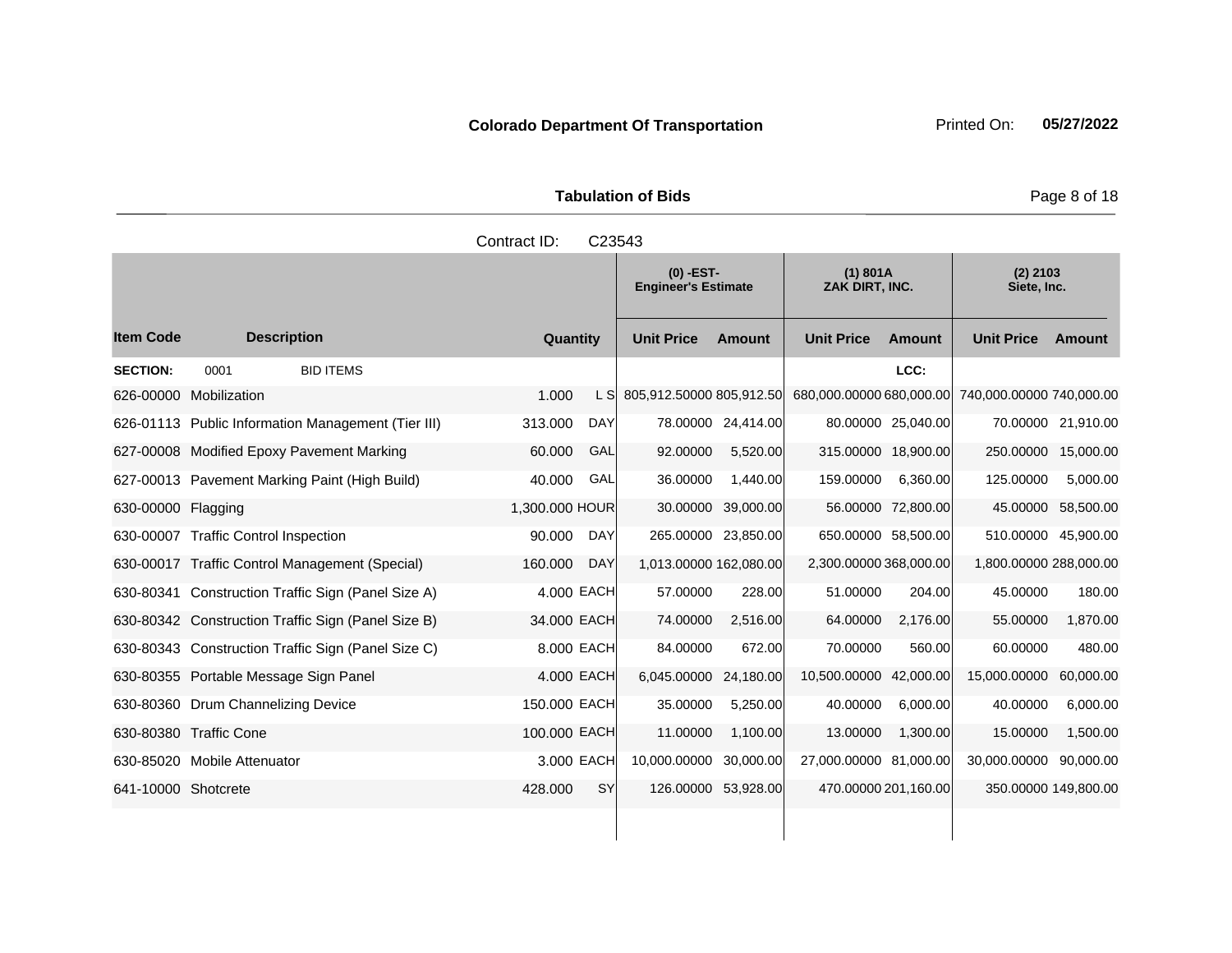**Tabulation of Bids** 

| Page 9 of 18 |  |  |  |  |
|--------------|--|--|--|--|
|--------------|--|--|--|--|

|                              | Contract ID:<br>C23543 |          |                                           |                |                            |                |                           |                |  |
|------------------------------|------------------------|----------|-------------------------------------------|----------------|----------------------------|----------------|---------------------------|----------------|--|
|                              |                        |          | $(0)$ -EST-<br><b>Engineer's Estimate</b> |                | (1) 801A<br>ZAK DIRT, INC. |                | $(2)$ 2103<br>Siete, Inc. |                |  |
| <b>Item Code</b>             | <b>Description</b>     | Quantity | <b>Unit Price</b>                         | <b>Amount</b>  | <b>Unit Price</b>          | <b>Amount</b>  | <b>Unit Price</b>         | Amount         |  |
| <b>Section Totals:</b>       |                        |          |                                           | \$6,500,000.00 |                            | \$7,334,391.55 |                           | \$7,439,227.00 |  |
| <b>Contract Grand Totals</b> |                        |          | \$6,500,000.00                            |                | \$7,334,391.55             |                | \$7,439,227.00            |                |  |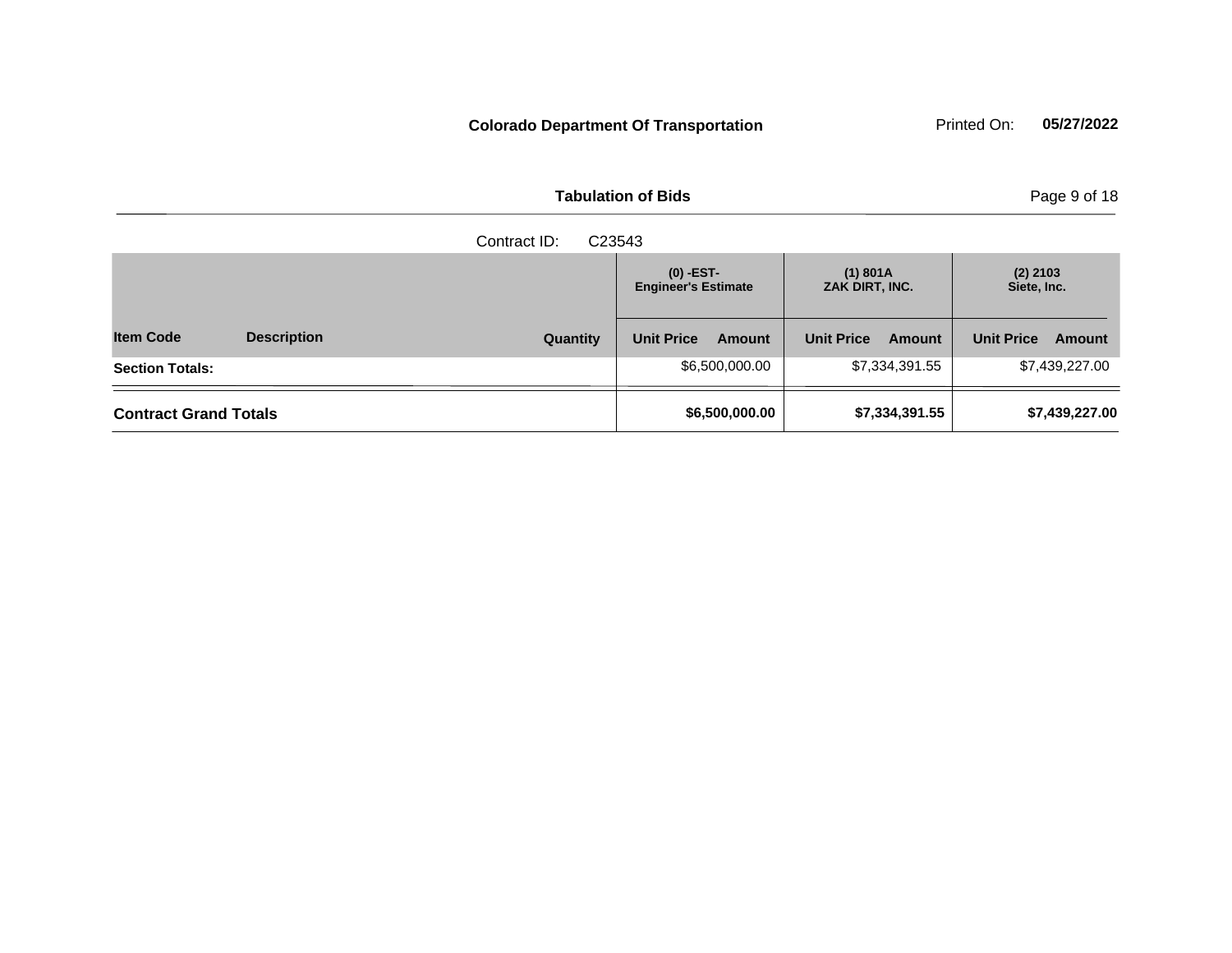Tabulation of Bids **Page 10 of 18** 

|                   |                                                       | Contract ID:<br>C23543  |                                                        |          |                   |               |                   |        |
|-------------------|-------------------------------------------------------|-------------------------|--------------------------------------------------------|----------|-------------------|---------------|-------------------|--------|
|                   |                                                       |                         | (3) 695A<br><b>KIEWIT</b><br><b>INFRASTRUCTURE CO.</b> |          |                   |               |                   |        |
| <b>Item Code</b>  | <b>Description</b>                                    | Quantity                | <b>Unit Price</b>                                      | Amount   | <b>Unit Price</b> | <b>Amount</b> | <b>Unit Price</b> | Amount |
| <b>SECTION:</b>   | <b>BID ITEMS</b><br>0001                              |                         |                                                        |          |                   | LCC:          |                   |        |
|                   | 201-00000 Clearing and Grubbing                       | 1.000<br>L SI           | 150,000.00000 150,000.00                               |          |                   |               |                   |        |
|                   | 202-00010 Removal of Tree                             | 10.000 EACH             | 1,000.00000 10,000.00                                  |          |                   |               |                   |        |
|                   | 202-00015 Removal of Headwall                         | 3.000 EACH              | 1,500.00000                                            | 4,500.00 |                   |               |                   |        |
|                   | 202-00037 Removal of End Section                      | 2,000 EACH              | 1,000.00000                                            | 2,000.00 |                   |               |                   |        |
|                   | 202-00090 Removal of Delineator                       | 10.000 EACH             | 60.00000                                               | 600.00   |                   |               |                   |        |
|                   | 202-00220 Removal of Asphalt Mat                      | 1,088.000<br><b>SY</b>  | 40.00000 43,520.00                                     |          |                   |               |                   |        |
|                   | 202-00240 Removal of Asphalt Mat (Planing)            | <b>SY</b><br>1,616.000  | 6.00000                                                | 9,696.00 |                   |               |                   |        |
|                   | 202-00810 Removal of Ground Sign                      | 1.000 EACH              | 500.00000                                              | 500.00   |                   |               |                   |        |
|                   | 202-04002 Clean Culvert                               | 6.000 EACH              | 3,500.00000 21,000.00                                  |          |                   |               |                   |        |
|                   | 203-00010 Unclassified Excavation (Complete In Place) | <b>CY</b><br>28,977.000 | 17.00000 492,609.00                                    |          |                   |               |                   |        |
|                   | 203-01100 Proof Rolling                               | 40.000 HOUR             | 150.00000                                              | 6,000.00 |                   |               |                   |        |
| 203-01500 Blading |                                                       | 30.000 HOUR             | 170.00000                                              | 5,100.00 |                   |               |                   |        |
| 203-01550 Dozing  |                                                       | 30,000 HOUR             | 170.00000                                              | 5,100.00 |                   |               |                   |        |
|                   | 203-01594 Combination Loader                          | 30.000 HOUR             | 150.00000                                              | 4,500.00 |                   |               |                   |        |
| 206-01750 Shoring |                                                       | 1.000                   | L S 900,000.00000 900,000.00                           |          |                   |               |                   |        |
|                   | 207-00700 Topsoil (Onsite)                            | 3.028.000<br><b>CY</b>  | 10.00000 30,280.00                                     |          |                   |               |                   |        |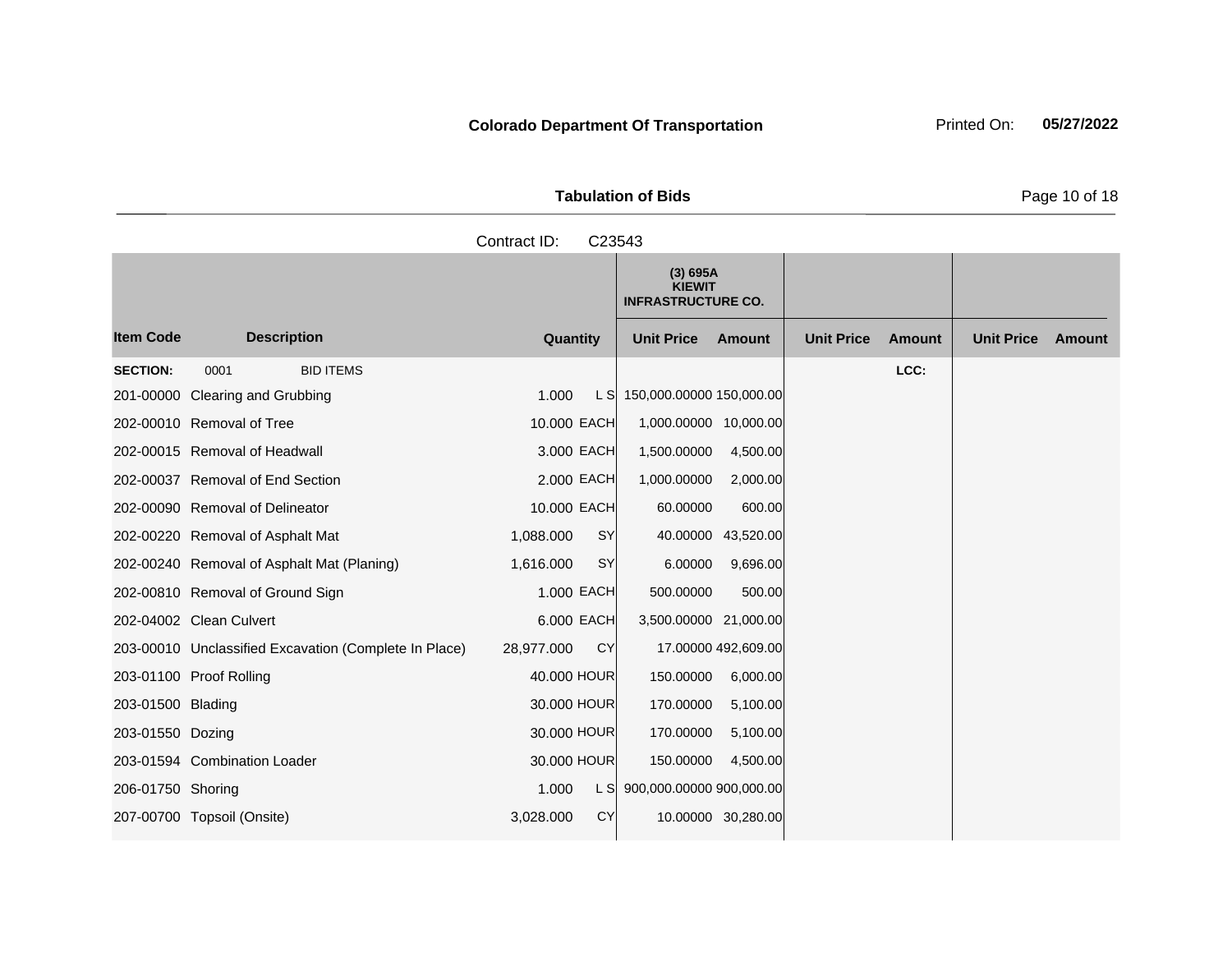**Tabulation of Bids** Page 11 of 18

Contract ID: C23543

**Quantity Unit Price Unit Price Item Code Amount Unit Price Amount Ext Ext Unit Price Amount Ext (3) 695A KIEWIT INFRASTRUCTURE CO. Description SECTION:** 0001 BID ITEMS **LCC:** 207-00704 Subgrade Soil Preparation 15,004.000 SY 2.00000 30,008.00 208-00002 Erosion Log Type 1 (12 Inch) 1,580.000 LF 7.00000 11,060.00 208-00004 Silt Berm 1,000.000 LF 2.00000 2,000.00 208-00020 Silt Fence 1,580.000 LF 5.00000 7,900.00 208-00046 Pre-fabricated Concrete Washout Structure (Type 1) 2.000 EACH 6,000.00000 12,000.00 208-00070 Vehicle Tracking Pad 4.000 EACH 3,000.00000 12,000.00 208-00071 Maintenance Aggregate (Vehicle Tracking Pad) 60.000 CY 10.00000 600.00 208-00103 Removal and Disposal of Sediment (Labor) 40.000 HOUR 230.00000 9,200.00 208-00105 Removal and Disposal of Sediment (Equipment) 40.000 HOUR 85.00000 3,400.00 208-00106 Sweeping (Sediment Removal) 20.000 HOUR 300.00000 6,000.00 208-00107 Removal of Trash 20.000 HOUR 200.00000 4,000.00 208-00207 Erosion Control Management 70.000 DAY 50.00000 3,500.00 210-00065 Reset Monument (Type 3A) 4.000 EACH 3,000.00000 12,000.00 210-00810 Reset Ground Sign 1.000 EACH 1,500.00000 1,500.00 212-00700 Organic Fertilizer 1,700.000 LB 1.50000 2,550.00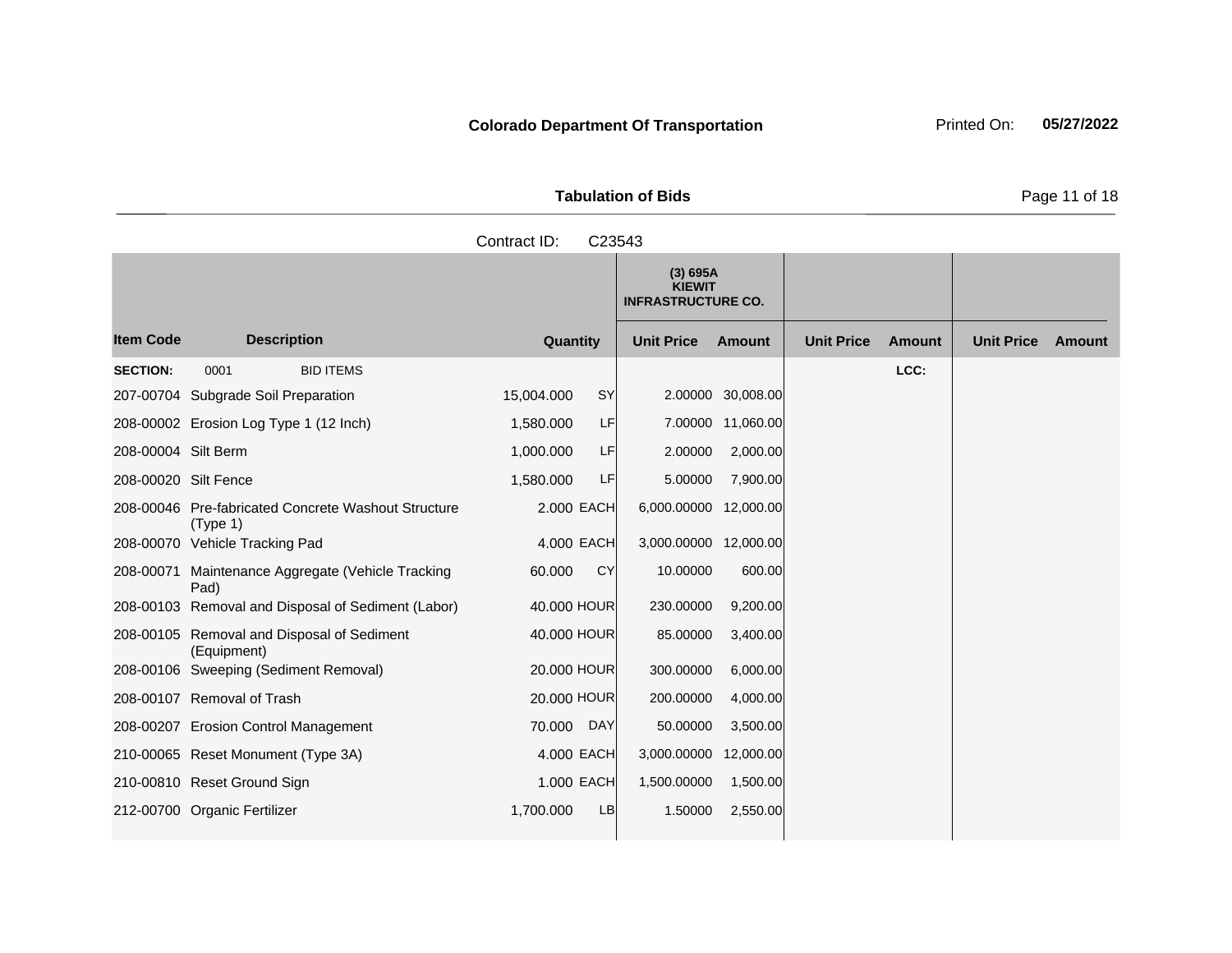**Tabulation of Bids** Page 12 of 18

**Quantity Unit Price Unit Price Item Code Amount Unit Price Amount Ext Ext Unit Price Amount Ext (3) 695A KIEWIT INFRASTRUCTURE CO. Description SECTION:** 0001 BID ITEMS **LCC:** 212-00702 Biotic Soil Amendments (Hydraulically Applied) 10,850.000 LB 2.00000 21,700.00 212-00703 Humate 233.000 LB 3.00000 699.00 212-00704 Mycorrhizae 62.000 LB 30.00000 1,860.00 212-00707 Seeding (Native) Hydraulic 3.100 ACRE 2,500.00000 7,750.00 213-00150 Bonded Fiber Matrix 3.100 ACRE 7,000.00000 21,700.00 213-00151 Bonded Fiber Matrix 6,000.000 LB 2.20000 13,200.00 213-00700 Landscape Boulder 2-ft boulders 224.000 EACH 2,500.00000 560,000.00 240-00000 Wildlife Biologist 20.000 HOUR 150.00000 3,000.00 240-00010 Removal of Nests 16.000 HOUR 150.00000 2,400.00 304-06000 Aggregate Base Course (Class 6) 4,958.000 TON 35.00000 173,530.00 403-00720 Hot Mix Asphalt (Patching) (Asphalt) 50.000 TON 250.00000 12,500.00 403-34721 Hot Mix Asphalt (Grading SX) (75) (PG 58- 28) 5,129.000 TON 190.00000 974,510.00 411-10255 Emulsified Asphalt (Slow-Setting) 3,021.000 GAL 4.00000 12,084.00 503-00042 Drilled Shaft (42 Inch) 18.000 LF 1,500.00000 27,000.00 Contract ID: C23543

504-06406 Soil Nail 2,008.000 LF 100.00000 200,800.00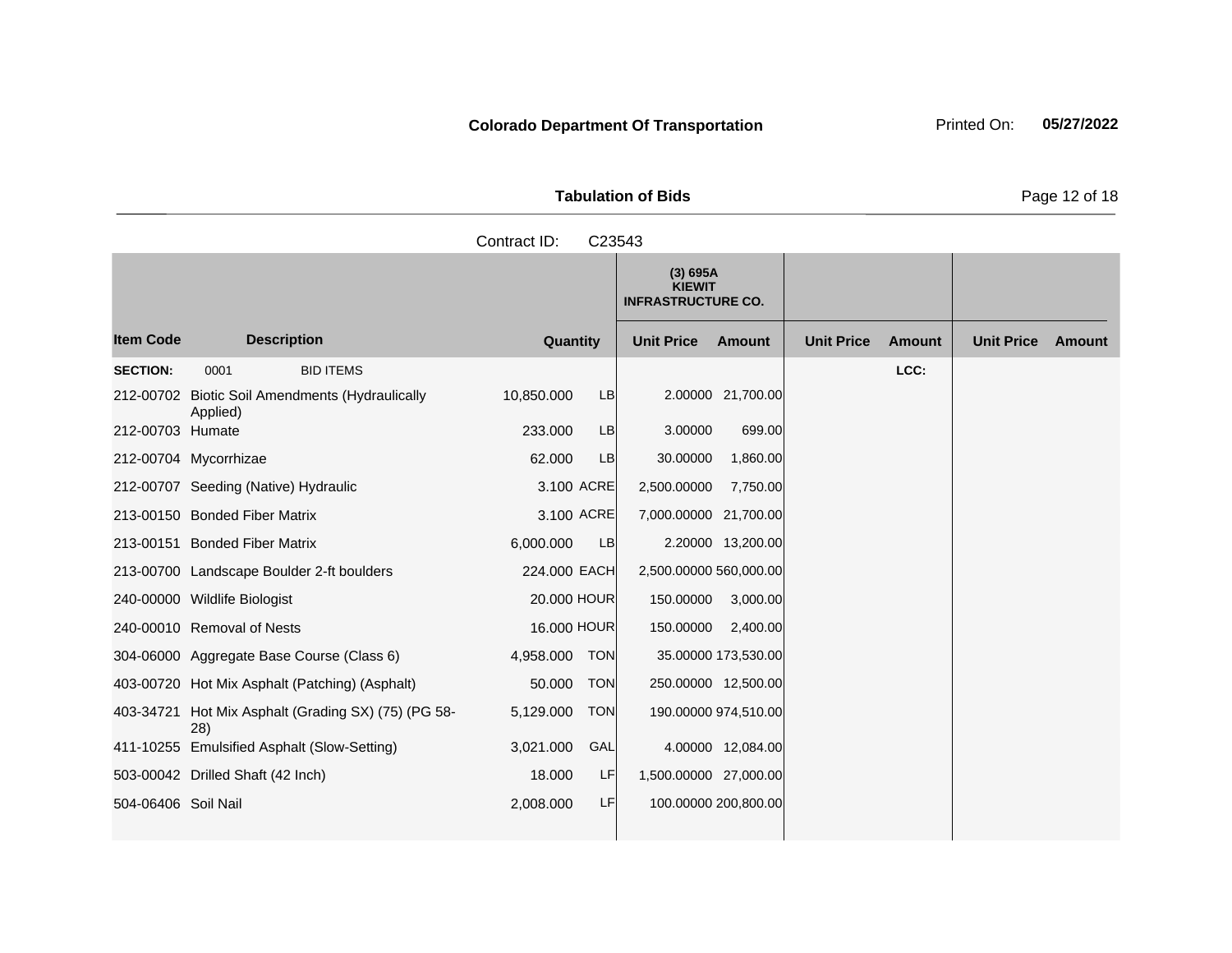**Tabulation of Bids** Page 13 of 18

**Quantity Unit Price Unit Price Item Code Amount Unit Price Amount Ext Ext Unit Price Amount Ext (3) 695A KIEWIT INFRASTRUCTURE CO. Description SECTION:** 0001 BID ITEMS **LCC:** 504-06410 Verification Testing 6.000 EACH 4,500.00000 27,000.00 507-00550 Concrete Lined Ditch 25.000 LF 100.00000 2,500.00 603-10180 18 Inch Corrugated Steel Pipe 30.000 LF 200.00000 6,000.00 603-10240 24 Inch Corrugated Steel Pipe 150.000 LF 220.00000 33,000.00 603-30018 18 Inch Steel End Section 2.000 EACH 750.00000 1,500.00 603-30024 24 Inch Steel End Section 5.000 EACH 950.00000 4,750.00 607-11525 Fence (Plastic) 600.000 LF 10.00000 6,000.00 612-00041 Delineator (Flexible) (Type I) 200.000 EACH 150.00000 30,000.00 612-00042 Delineator (Flexible) (Type II) 60.000 EACH 155.00000 9,300.00 612-00043 Delineator (Flexible) (Type III) 20.000 EACH 157.00000 3,140.00 612-00260 Location Marker (Fiber Optic)(Dome) 260.000 EACH 110.00000 28,600.00 613-00102 1 Inch Electrical Conduit (Galvanized Rigid Conduit) (Special) 50.000 LF 110.00000 5,500.00 613-00206 2 Inch Electrical Conduit (Bored) 325.000 LF 60.00000 19,500.00 613-00306 3 Inch Electrical Conduit (Bored) 1,160.000 LF 60.00000 69,600.00 613-01100 1 Inch Electrical Conduit (Plastic) 279.000 LF 25.00000 6,975.00 Contract ID: C23543

### **Colorado Department Of Transportation** Printed On: 05/27/2022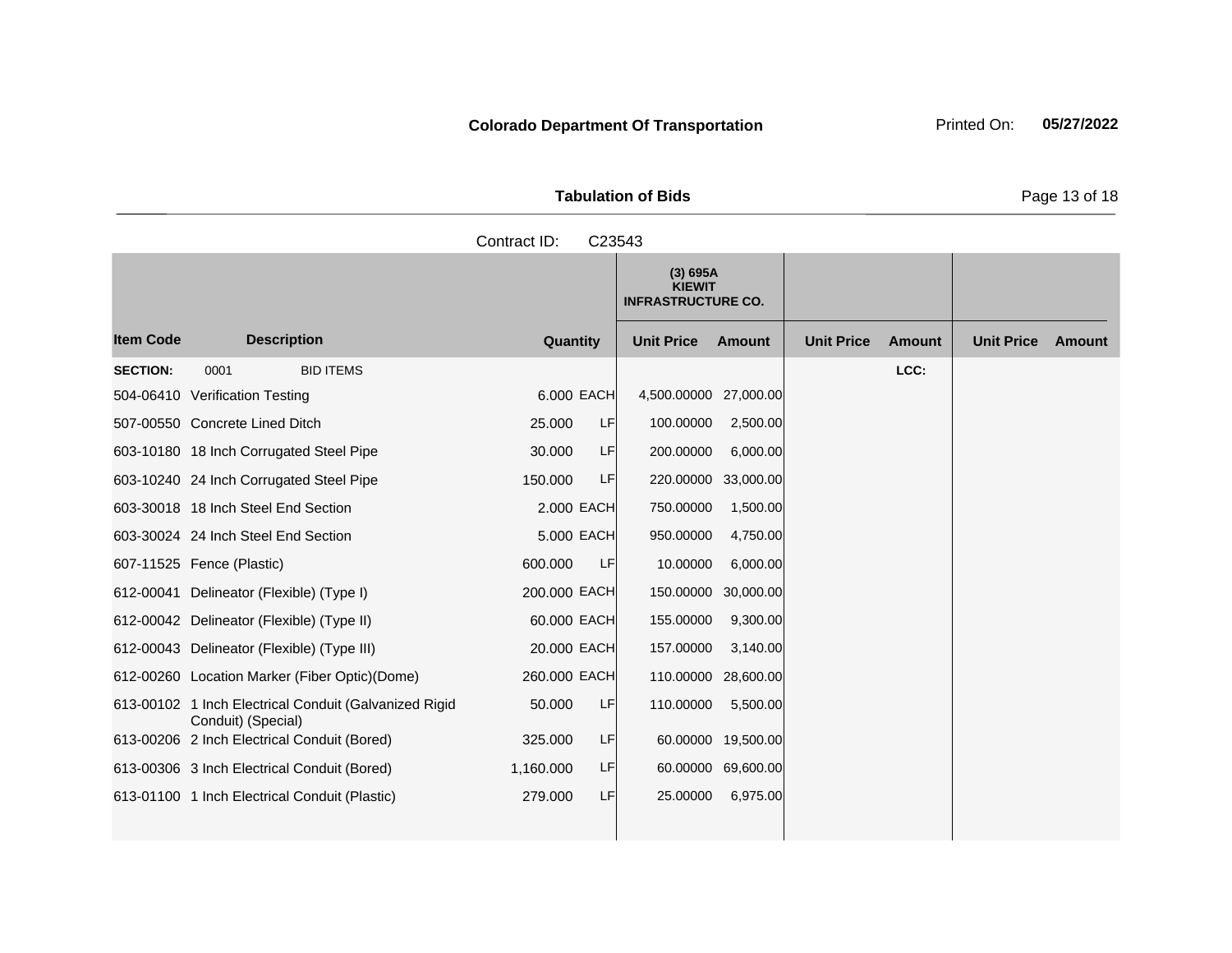Tabulation of Bids **Page 14 of 18** Contract ID: C23543

|                  |                                                            |                  | (3) 695A<br><b>KIEWIT</b><br><b>INFRASTRUCTURE CO.</b> |                                    |                             |
|------------------|------------------------------------------------------------|------------------|--------------------------------------------------------|------------------------------------|-----------------------------|
| <b>Item Code</b> | <b>Description</b>                                         | <b>Quantity</b>  | <b>Unit Price</b><br>Amount                            | <b>Unit Price</b><br><b>Amount</b> | <b>Unit Price</b><br>Amount |
| <b>SECTION:</b>  | 0001<br><b>BID ITEMS</b>                                   |                  |                                                        | LCC:                               |                             |
|                  | 613-01200 2 Inch Electrical Conduit (Plastic)              | LF<br>29,377.000 | 31.00000 910,687.00                                    |                                    |                             |
| 613-04120        | 1 Inch Electrical Conduit (Liquidtight Flexible<br>Metal)  | LF<br>80.000     | 40.00000<br>3,200.00                                   |                                    |                             |
|                  | 613-07000 Pull Box (Special)                               | 4,000 EACH       | 4,000.00000 16,000.00                                  |                                    |                             |
|                  | 613-07002 Type Two Pull Box                                | 74.000 EACH      | 3,500.00000 259,000.00                                 |                                    |                             |
|                  | 613-07023 Pull Box (24"x36"x24")                           | 22.000 EACH      | 5,500.00000 121,000.00                                 |                                    |                             |
| 613-10000 Wiring |                                                            | 1.000<br>L S     | 250,000.00000 250,000.00                               |                                    |                             |
|                  | 613-13011 Luminaire (LED) (11,000 Lumens)                  | 54.000 EACH      | 1,200.00000 64,800.00                                  |                                    |                             |
|                  | 613-32300 Light Standard Steel (30 Foot)                   | 6.000 EACH       | 8,000.00000 48,000.00                                  |                                    |                             |
|                  | 613-34303 Light Standard Metal (30 Foot) (2 Arm)<br>(Spec) | 24.000 EACH      | 12,000.00000 288,000.00                                |                                    |                             |
|                  | 613-40000 Concrete Foundation Pad                          | 2.000 EACH       | 6,000.00000 12,000.00                                  |                                    |                             |
|                  | 613-40010 Light Standard Foundation                        | 30.000 EACH      | 5,000.00000 150,000.00                                 |                                    |                             |
|                  | 613-40020 Transformer Base Aluminum                        | 30.000 EACH      | 1,500.00000 45,000.00                                  |                                    |                             |
|                  | 613-50106 Lighting Control Center (Special)                | 2.000 EACH       | 15,000.00000 30,000.00                                 |                                    |                             |
|                  | 613-50109 Meter Power Pedestal                             | 1.000 EACH       | 12,000.00000 12,000.00                                 |                                    |                             |
|                  | 613-50350 Power Transformer                                | L S<br>2.000     | 5,000.00000 10,000.00                                  |                                    |                             |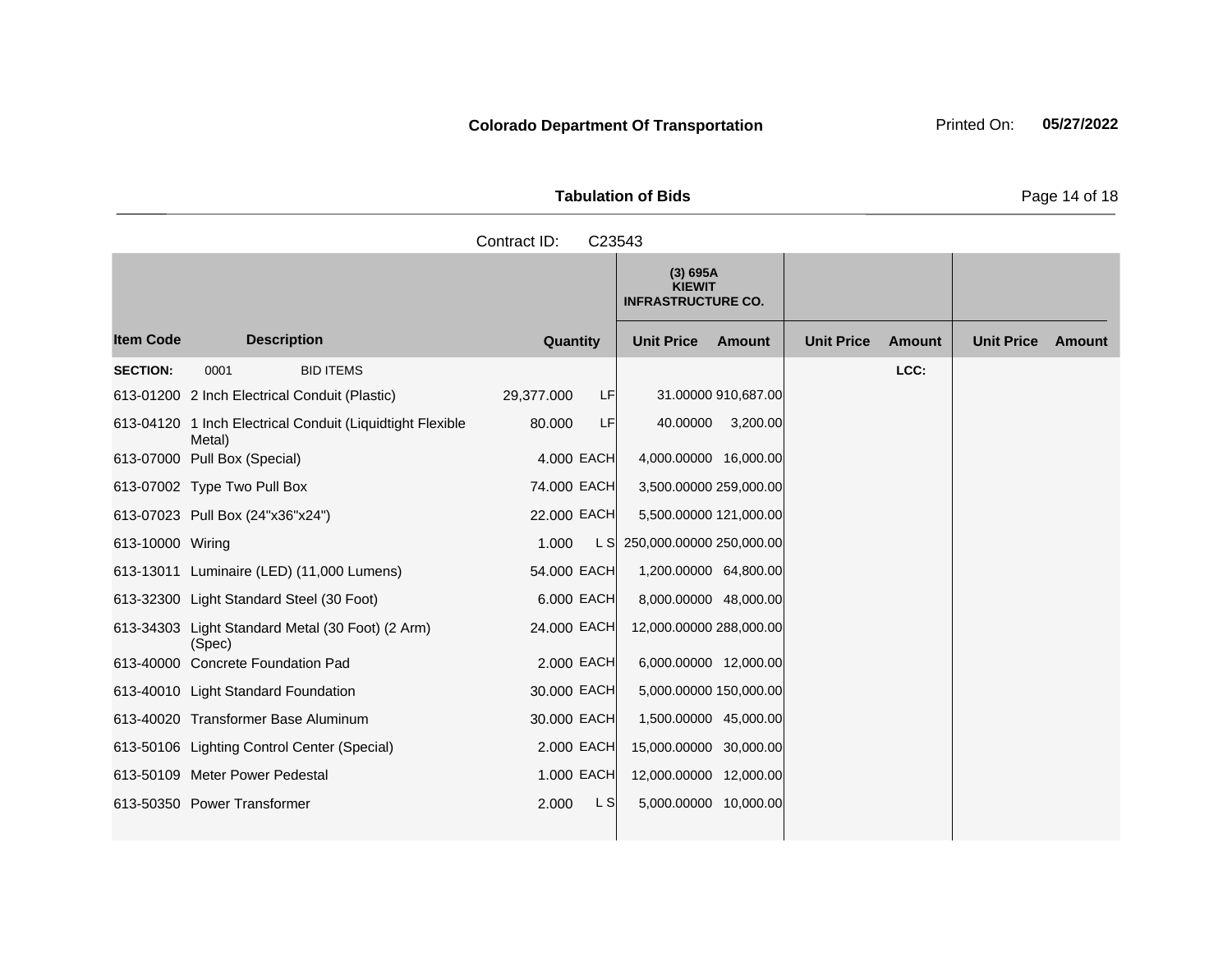Tabulation of Bids **Page 15 of 18** 

|                  | Contract ID:<br>C23543                                                            |                     |                                                        |                    |                   |               |                   |        |  |  |
|------------------|-----------------------------------------------------------------------------------|---------------------|--------------------------------------------------------|--------------------|-------------------|---------------|-------------------|--------|--|--|
|                  |                                                                                   |                     | (3) 695A<br><b>KIEWIT</b><br><b>INFRASTRUCTURE CO.</b> |                    |                   |               |                   |        |  |  |
| <b>Item Code</b> | <b>Description</b>                                                                | Quantity            | <b>Unit Price</b>                                      | Amount             | <b>Unit Price</b> | <b>Amount</b> | <b>Unit Price</b> | Amount |  |  |
| <b>SECTION:</b>  | 0001<br><b>BID ITEMS</b>                                                          |                     |                                                        |                    |                   | LCC:          |                   |        |  |  |
|                  | 613-81690 Safety Switch                                                           | 4.000 EACH          | 1,000.00000                                            | 4,000.00           |                   |               |                   |        |  |  |
|                  | 613-81699 Safety Switch NEMA 3R, 30 Ampere, 2-<br>pole, 240 Volt                  | 6.000 EACH          | 2,000.00000 12,000.00                                  |                    |                   |               |                   |        |  |  |
|                  | 613-81700 Safety Switch NEMA 3R, 60A, 2-pole, 240 V<br>f(for VMS Maint Disconnect | 1.000 EACH          | 2,500.00000                                            | 2,500.00           |                   |               |                   |        |  |  |
|                  | 614-00011 Sign Panel (Class I)                                                    | <b>SF</b><br>15.000 | 65.00000                                               | 975.00             |                   |               |                   |        |  |  |
|                  | 614-00012 Sign Panel (Class II)                                                   | SF<br>287.000       |                                                        | 75.00000 21,525.00 |                   |               |                   |        |  |  |
|                  | 614-00013 Sign Panel (Class III)                                                  | SF<br>120.000       |                                                        | 95.00000 11,400.00 |                   |               |                   |        |  |  |
|                  | 614-00615 Steel Signpost (W 6x15)                                                 | LF<br>75.000        | 125.00000                                              | 9,375.00           |                   |               |                   |        |  |  |
|                  | 614-01226 Steel Signpost (W 12x26)                                                | 56.000<br>LF        | 250.00000 14,000.00                                    |                    |                   |               |                   |        |  |  |
|                  | 614-01575 Steel Sign Support (2-1/2 Inch Round NP-<br>$40)$ (Post)                | LF<br>57.000        | 80.00000                                               | 4,560.00           |                   |               |                   |        |  |  |
|                  | 614-01578 Steel Sign Support (2-1/2 Inch Round NP-<br>40)(Slipbase)               | 5.000 EACH          | 700.00000                                              | 3,500.00           |                   |               |                   |        |  |  |
|                  | 614-01585 Steel Sign Support (2-1/2 Inch Round Sch<br>80) (Post)                  | 116.000<br>LF.      |                                                        | 95.00000 11,020.00 |                   |               |                   |        |  |  |
|                  | 614-01588 Steel Sign Support (2-1/2 Inch Round Sch<br>80)(Slipbase)               | 8.000 EACH          | 700.00000                                              | 5,600.00           |                   |               |                   |        |  |  |
|                  | 614-03002 Concrete Footing (Type 2)                                               | 4.000 EACH          | 3,500.00000 14,000.00                                  |                    |                   |               |                   |        |  |  |
|                  | 614-03007 Concrete Footing (Type 7)                                               | 4.000 EACH          | 6,000.00000 24,000.00                                  |                    |                   |               |                   |        |  |  |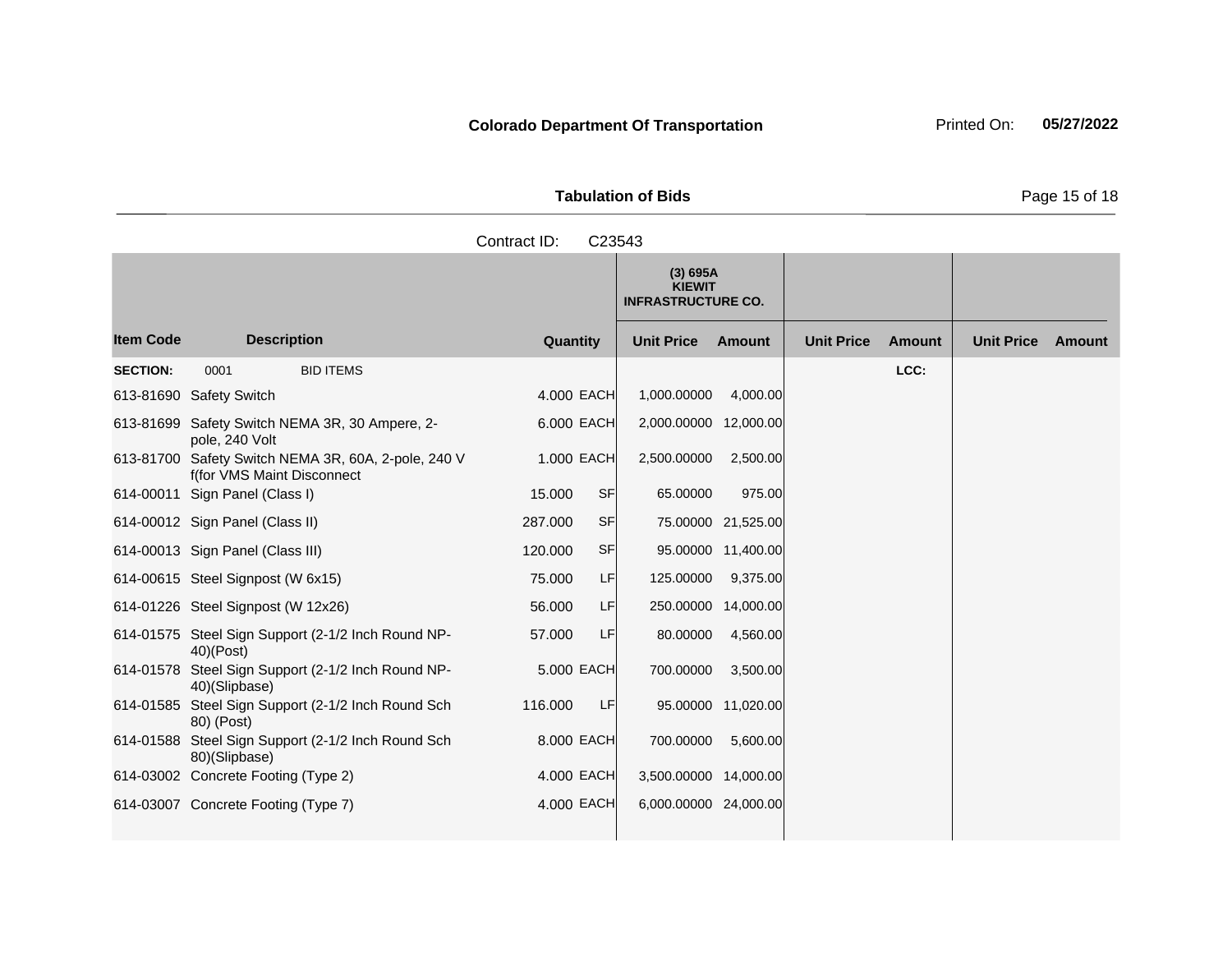**Tabulation of Bids** Page 16 of 18

Contract ID: C23543

**Quantity Unit Price Unit Price Item Code Amount Unit Price Amount Ext Ext Unit Price Amount Ext (3) 695A KIEWIT INFRASTRUCTURE CO. Description SECTION:** 0001 BID ITEMS **LCC:** 614-10120 Variable Message Sign 1.000 EACH 160,000.00000 160,000.00 614-10127 Variable Speed Limit Sign 4.000 EACH 30,000.00000 120,000.00 614-30110 Butterfly Structure 1.000 EACH 60,000.00000 60,000.00 614-70024 1310nm SFP Optic Module 4.000 EACH 2,000.00000 8,000.00 614-70030 Optical Attenuator 4.000 EACH 1,500.00000 6,000.00

614-80000 Flashing Beacon 8.000 EACH 3,500.00000 28,000.00 614-86105 Telemetry (Field) 3.000 EACH 3,000.00000 9,000.00 614-87006 Fiber Optic Termination Panel (6 Fiber) 6.000 EACH 2,500.00000 15,000.00 614-87010 Fiber Optic Cable (Single Mode) (12 Fiber) 12,585.000 LF 8.00000 100,680.00 614-87350 Test Fiber Optic Cable 1.000 L S 35,000.00000 35,000.00 614-87692 Ethernet Switch Type II 2.000 EACH 12,000.00000 24,000.00 620-00002 Field Office (Class 2) 1.000 EACH 60,000.00000 60,000.00 620-00012 Field Laboratory (Class 2) 1.000 EACH 70,000.00000 70,000.00 620-00020 Sanitary Facility 2.000 EACH 4,000.00000 8,000.00 625-00000 Construction Surveying 1.000 L S 100,000.00000 100,000.00 626-00000 Mobilization 1.000 L S 890,000.00000 890,000.00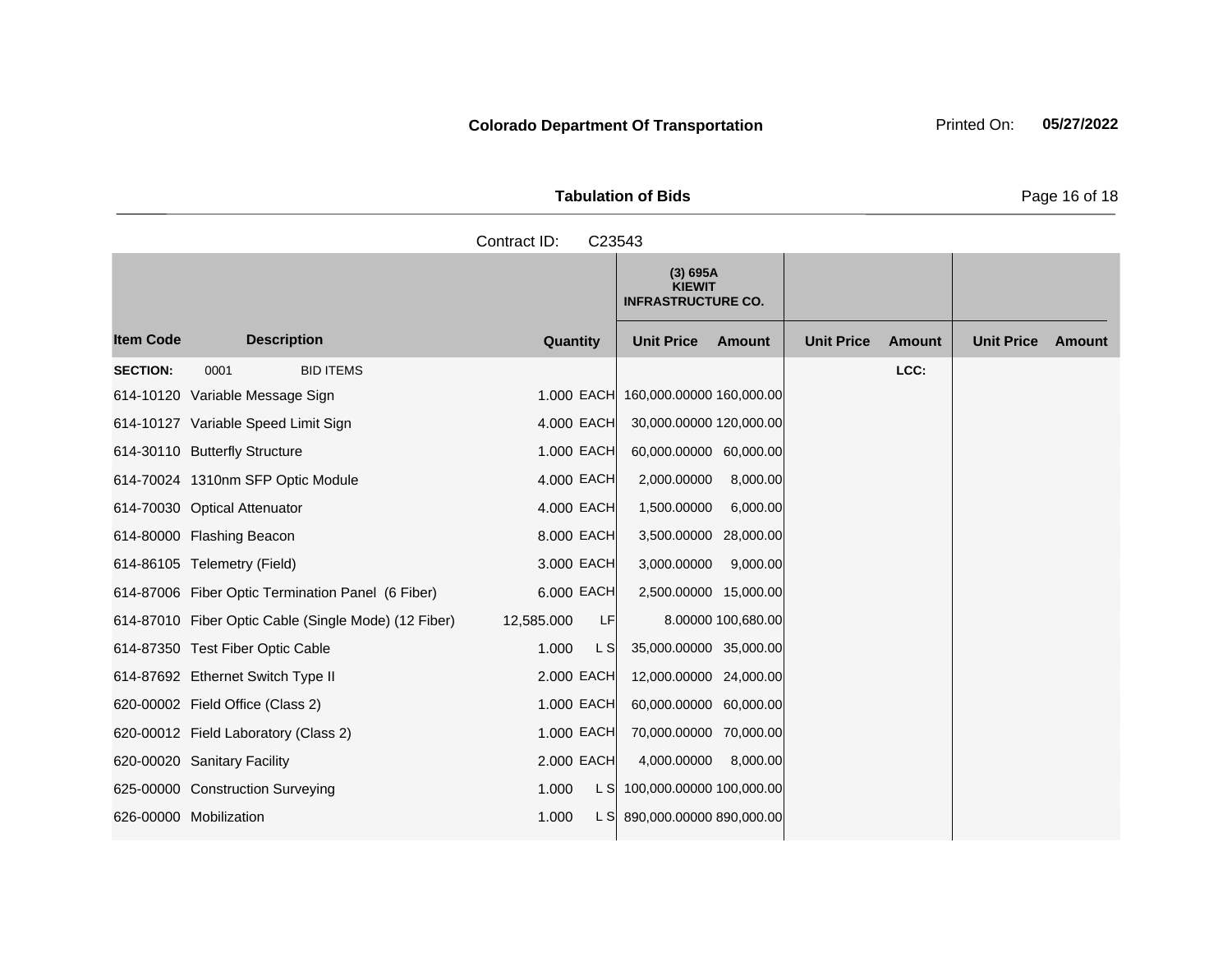Tabulation of Bids **Page 17 of 18** 

|                        |                                                    | Contract ID:<br>C23543 |                                                        |                                    |                             |
|------------------------|----------------------------------------------------|------------------------|--------------------------------------------------------|------------------------------------|-----------------------------|
|                        |                                                    |                        | (3) 695A<br><b>KIEWIT</b><br><b>INFRASTRUCTURE CO.</b> |                                    |                             |
| <b>Item Code</b>       | <b>Description</b>                                 | Quantity               | <b>Unit Price</b><br>Amount                            | <b>Unit Price</b><br><b>Amount</b> | <b>Unit Price</b><br>Amount |
| <b>SECTION:</b>        | <b>BID ITEMS</b><br>0001                           |                        |                                                        | LCC:                               |                             |
|                        | 626-01113 Public Information Management (Tier III) | 313.000<br><b>DAY</b>  | 70.00000 21,910.00                                     |                                    |                             |
|                        | 627-00008 Modified Epoxy Pavement Marking          | 60.000<br>GAL          | 240.00000 14,400.00                                    |                                    |                             |
|                        | 627-00013 Pavement Marking Paint (High Build)      | 40.000<br>GAL          | 100.00000<br>4,000.00                                  |                                    |                             |
| 630-00000 Flagging     |                                                    | 1,300.000 HOUR         | 50.00000 65,000.00                                     |                                    |                             |
|                        | 630-00007 Traffic Control Inspection               | 90.000<br><b>DAY</b>   | 600.00000 54,000.00                                    |                                    |                             |
|                        | 630-00017 Traffic Control Management (Special)     | 160.000<br><b>DAY</b>  | 2,000.00000 320,000.00                                 |                                    |                             |
|                        | 630-80341 Construction Traffic Sign (Panel Size A) | 4.000 EACH             | 60.00000<br>240.00                                     |                                    |                             |
|                        | 630-80342 Construction Traffic Sign (Panel Size B) | 34.000 EACH            | 70.00000<br>2,380.00                                   |                                    |                             |
|                        | 630-80343 Construction Traffic Sign (Panel Size C) | 8.000 EACH             | 80.00000<br>640.00                                     |                                    |                             |
|                        | 630-80355 Portable Message Sign Panel              | 4.000 EACH             | 15,000.00000<br>60,000.00                              |                                    |                             |
|                        | 630-80360 Drum Channelizing Device                 | 150.000 EACH           | 40.00000<br>6,000.00                                   |                                    |                             |
|                        | 630-80380 Traffic Cone                             | 100.000 EACH           | 15.00000<br>1,500.00                                   |                                    |                             |
|                        | 630-85020 Mobile Attenuator                        | 3.000 EACH             | 35,000.00000 105,000.00                                |                                    |                             |
| 641-10000 Shotcrete    |                                                    | 428.000<br><b>SY</b>   | 600.00000 256,800.00                                   |                                    |                             |
| <b>Section Totals:</b> |                                                    |                        | \$9,052,913.00                                         |                                    |                             |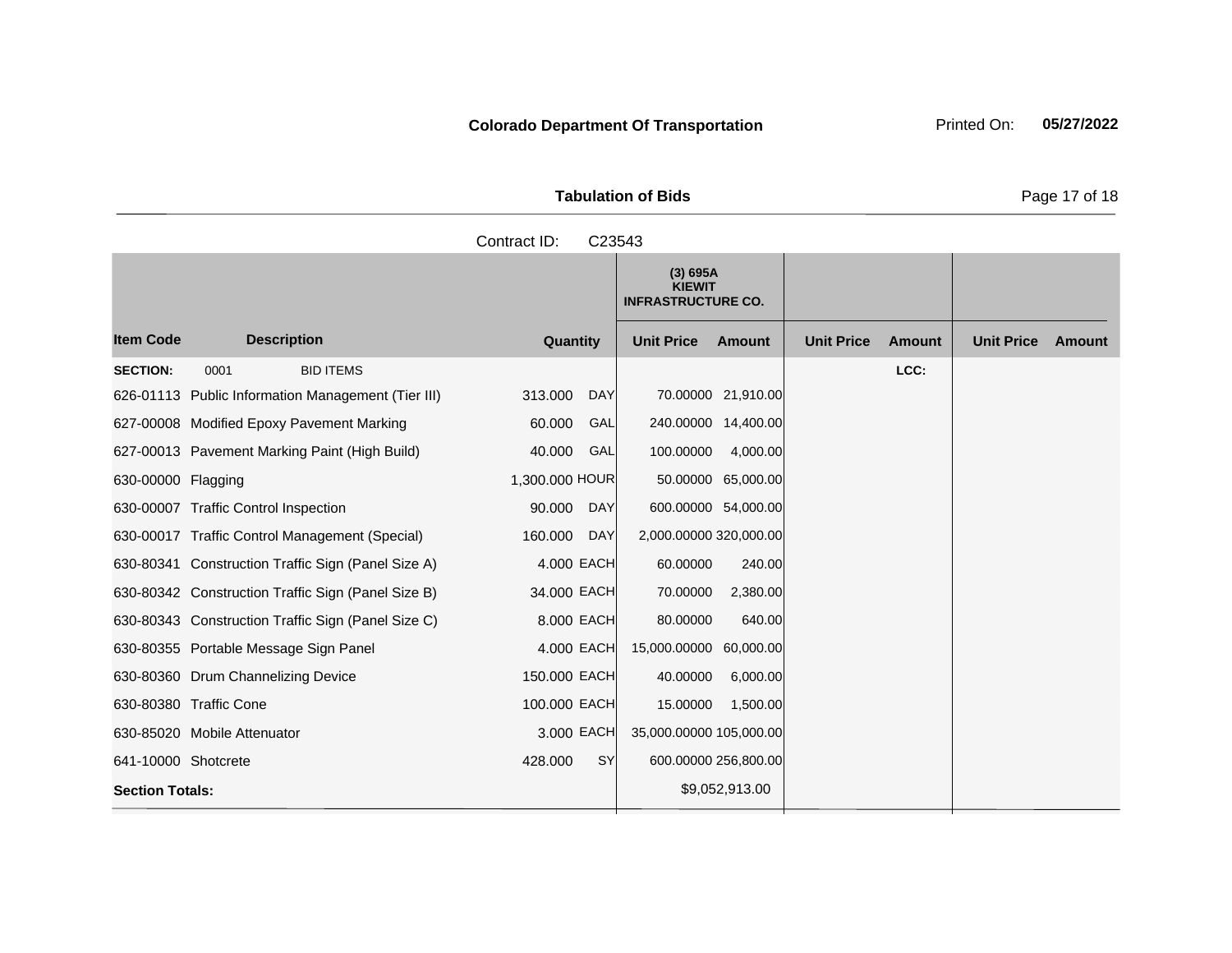| <b>Tabulation of Bids</b>    |  |                |  |  |  |
|------------------------------|--|----------------|--|--|--|
| Contract ID: C23543          |  |                |  |  |  |
| <b>Contract Grand Totals</b> |  | \$9,052,913.00 |  |  |  |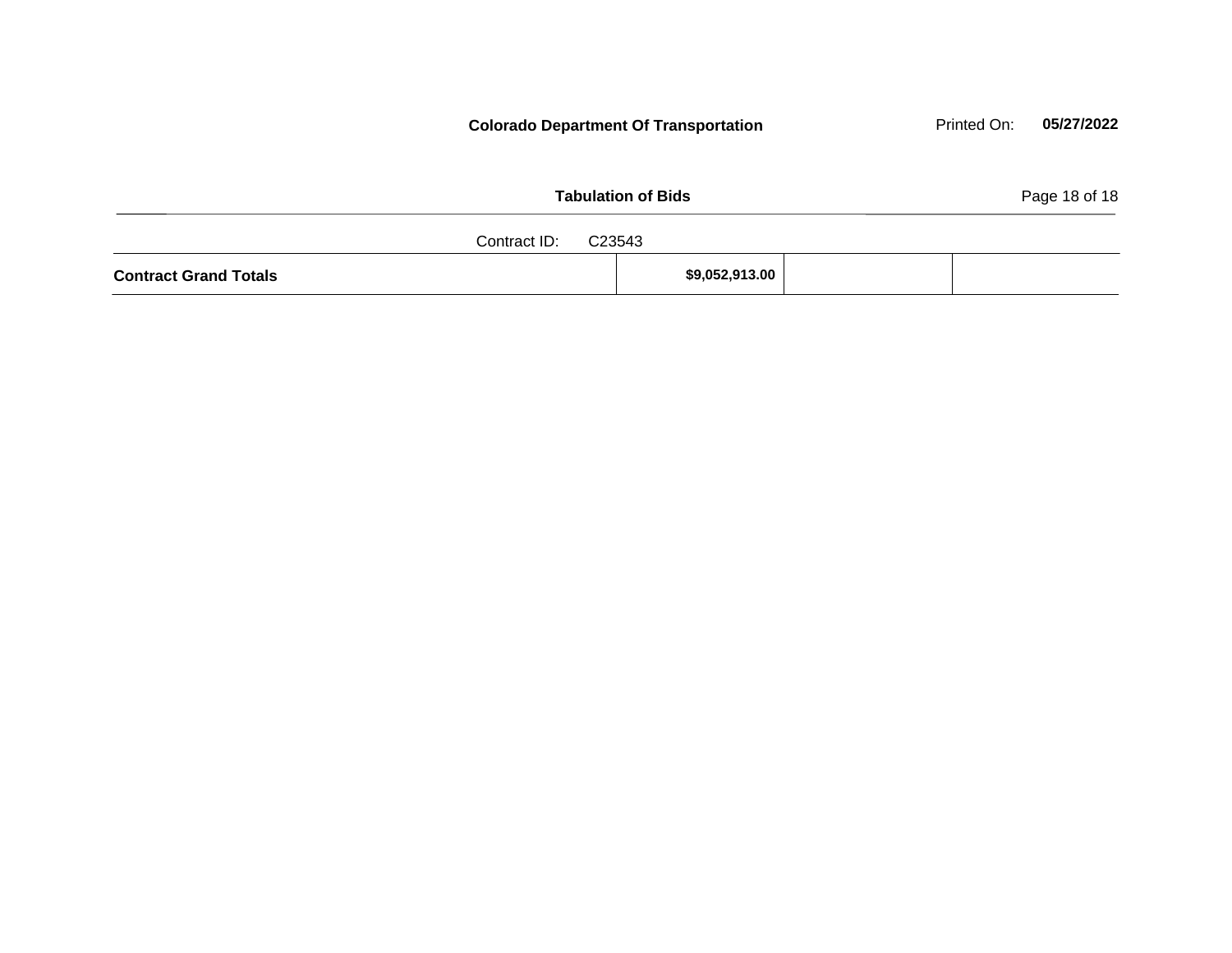**Low Bid Item Analysis Page 1 of 11** 

Contract ID: C23543

| Line            | Item/<br><b>Description</b>                | Quantity                                                  | Estimated<br>Price | <b>Bid Price/</b><br><b>Units</b> | Estimated<br>Amount | <b>Bid Amount</b> | <b>Bid Est</b><br>% | Overrun $(+)$<br>Underrun (-) |
|-----------------|--------------------------------------------|-----------------------------------------------------------|--------------------|-----------------------------------|---------------------|-------------------|---------------------|-------------------------------|
| <b>SECTION:</b> | 0001                                       | <b>BID ITEMS</b>                                          |                    |                                   |                     |                   |                     |                               |
| 0005            | 201-00000<br>Clearing and Grubbing         | 1.000                                                     | 25,000.00000       | 193,304.00000<br>L S              | 25,000.00           | 193,304.00        | 773.22%             | 168,304.00                    |
| 0010            | 202-00010<br><b>Removal of Tree</b>        | 10.000                                                    | 700.00000          | 750.00000<br><b>EACH</b>          | 7,000.00            | 7,500.00          | 107.14%             | 500.00                        |
| 0015            | 202-00015<br>Removal of Headwall           | 3.000                                                     | 1,680.00000        | 1,500.00000<br><b>EACH</b>        | 5,040.00            | 4,500.00          | 89.29%              | $-540.00$                     |
| 0020            | 202-00037<br><b>Removal of End Section</b> | 2.000                                                     | 360,00000          | 650.00000<br><b>EACH</b>          | 720.00              | 1,300.00          | 180.56%             | 580.00                        |
| 0025            | 202-00090<br><b>Removal of Delineator</b>  | 10.000                                                    | 10.00000           | 12.00000<br><b>EACH</b>           | 100.00              | 120.00            | 120.00%             | 20.00                         |
| 0030            | 202-00220<br>Removal of Asphalt Mat        | 1,088.000                                                 | 8.00000            | 28.00000<br><b>SY</b>             | 8,704.00            | 30,464.00         | 350.00%             | 21,760.00                     |
| 0035            | 202-00240                                  | 1.616.000<br>Removal of Asphalt Mat (Planing)             | 2.00000            | 5.00000<br>SY                     | 3,232.00            | 8,080.00          | 250.00%             | 4,848.00                      |
| 0040            | 202-00810<br>Removal of Ground Sign        | 1.000                                                     | 90.00000           | 195.00000<br><b>EACH</b>          | 90.00               | 195.00            | 216.67%             | 105.00                        |
| 0045            | 202-04002<br><b>Clean Culvert</b>          | 6.000                                                     | 1,900.00000        | 7,700.00000<br><b>EACH</b>        | 11,400.00           | 46,200.00         | 405.26%             | 34,800.00                     |
| 0050            | 203-00010                                  | 28,977.000<br>Unclassified Excavation (Complete In Place) | 32,00000           | 32.50000<br><b>CY</b>             | 927,264.00          | 941,752.50        | 101.56%             | 14,488.50                     |
| 0055            | 203-01100<br>Proof Rolling                 | 40.000                                                    | 130.00000          | 100.00000<br><b>HOUR</b>          | 5,200.00            | 4,000.00          | 76.92%              | $-1,200.00$                   |
| 0060            | 203-01500<br>Blading                       | 30,000                                                    | 150,00000          | 160.00000<br><b>HOUR</b>          | 4,500.00            | 4,800.00          | 106.67%             | 300.00                        |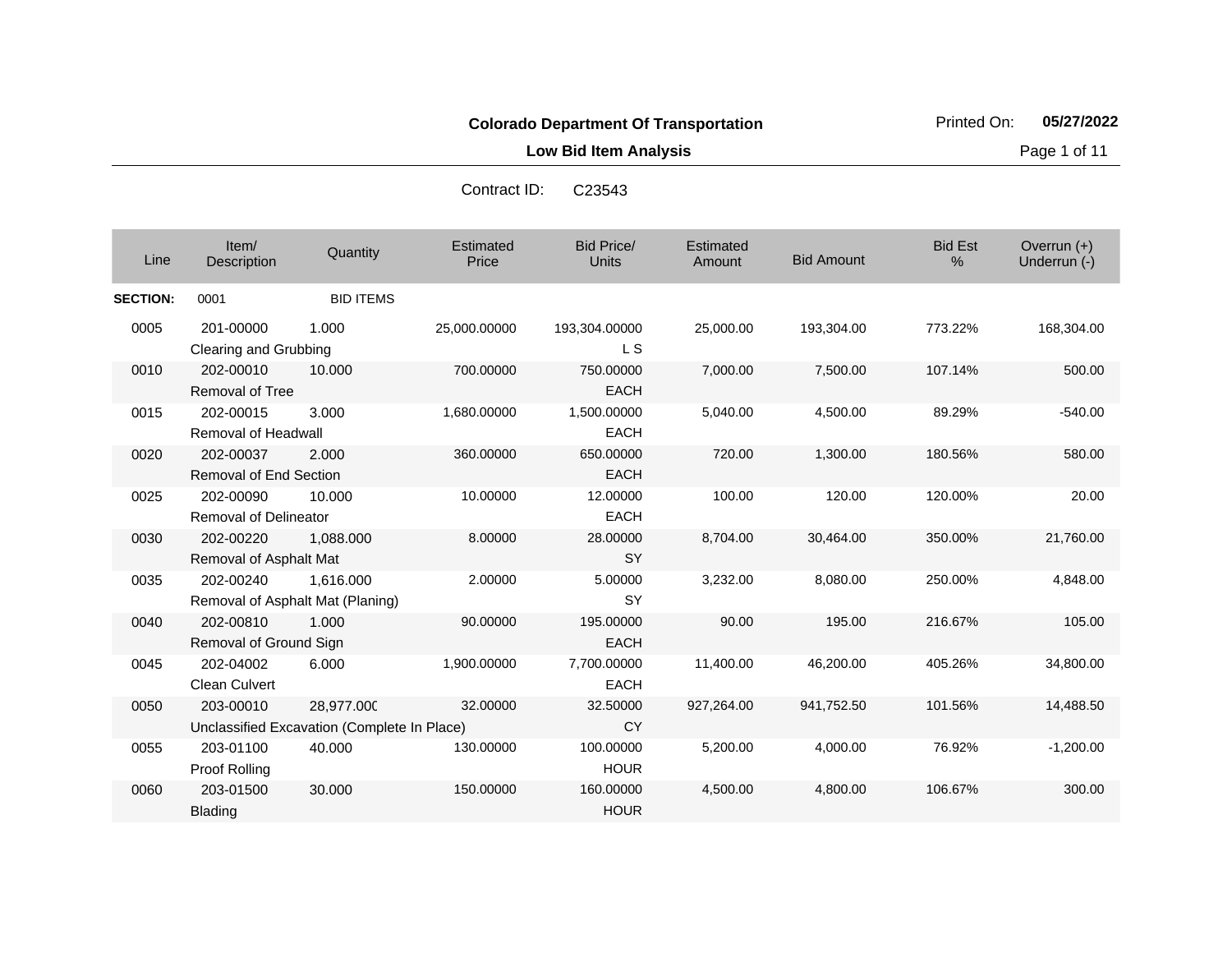Contract ID: C23543

**Low Bid Item Analysis Page 2 of 11** 

| Line            | Item/<br>Description                      | Quantity                                               | Estimated<br>Price | <b>Bid Price/</b><br><b>Units</b> | Estimated<br>Amount | <b>Bid Amount</b> | <b>Bid Est</b><br>$\%$ | Overrun (+)<br>Underrun (-) |
|-----------------|-------------------------------------------|--------------------------------------------------------|--------------------|-----------------------------------|---------------------|-------------------|------------------------|-----------------------------|
| <b>SECTION:</b> | 0001                                      | <b>BID ITEMS</b>                                       |                    |                                   |                     |                   |                        |                             |
| 0065            | 203-01550<br>Dozing                       | 30.000                                                 | 175.00000          | 150.00000<br><b>HOUR</b>          | 5,250.00            | 4,500.00          | 85.71%                 | $-750.00$                   |
| 0070            | 203-01594<br><b>Combination Loader</b>    | 30.000                                                 | 130.00000          | 115.00000<br><b>HOUR</b>          | 3,900.00            | 3,450.00          | 88.46%                 | $-450.00$                   |
| 0075            | 206-01750<br>Shoring                      | 1.000                                                  | 30,000.00000       | 55,000.00000<br><b>LS</b>         | 30,000.00           | 55,000.00         | 183.33%                | 25,000.00                   |
| 0080            | 207-00700<br>Topsoil (Onsite)             | 3,028.000                                              | 17.00000           | 15.00000<br><b>CY</b>             | 51,476.00           | 45,420.00         | 88.24%                 | $-6,056.00$                 |
| 0085            | 207-00704<br>Subgrade Soil Preparation    | 15,004.000                                             | 2.50000            | 0.75000<br><b>SY</b>              | 37,510.00           | 11,253.00         | 30.00%                 | $-26,257.00$                |
| 0090            | 208-00002<br>Erosion Log Type 1 (12 Inch) | 1,580.000                                              | 5.00000            | 7.70000<br>LF                     | 7,900.00            | 12,166.00         | 154.00%                | 4,266.00                    |
| 0095            | 208-00004<br>Silt Berm                    | 1.000.000                                              | 0.50000            | 19.00000<br>LF                    | 500.00              | 19.000.00         | 3800.00%               | 18,500.00                   |
| 0100            | 208-00020<br>Silt Fence                   | 1,580.000                                              | 4.00000            | 3.15000<br>LF                     | 6,320.00            | 4,977.00          | 78.75%                 | $-1,343.00$                 |
| 0105            | 208-00046<br>(Type 1)                     | 2.000<br>Pre-fabricated Concrete Washout Structure     | 2,100.00000        | 3,500.00000<br><b>EACH</b>        | 4,200.00            | 7,000.00          | 166.67%                | 2,800.00                    |
| 0110            | 208-00070<br>Vehicle Tracking Pad         | 4.000                                                  | 2,945.00000        | 3,700.00000<br><b>EACH</b>        | 11,780.00           | 14,800.00         | 125.64%                | 3,020.00                    |
| 0115            | 208-00071                                 | 60.000<br>Maintenance Aggregate (Vehicle Tracking Pad) | 110.00000          | 90.00000<br>CY                    | 6,600.00            | 5,400.00          | 81.82%                 | $-1,200.00$                 |
| 0120            | 208-00103                                 | 40.000<br>Removal and Disposal of Sediment (Labor)     | 66.00000           | 49.00000<br><b>HOUR</b>           | 2,640.00            | 1,960.00          | 74.24%                 | $-680.00$                   |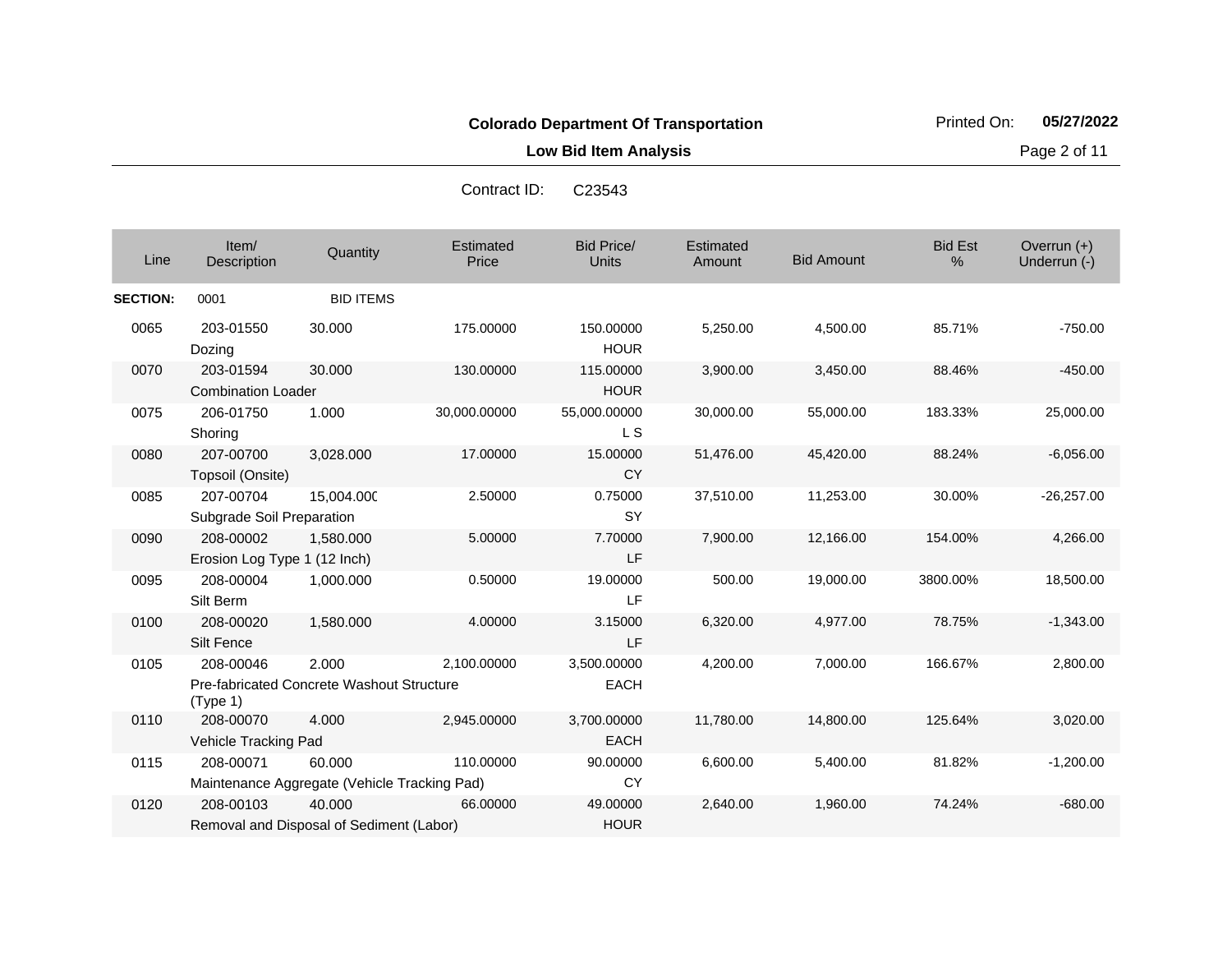**Low Bid Item Analysis Page 3 of 11** 

| Contract ID: | C <sub>23543</sub> |
|--------------|--------------------|
|--------------|--------------------|

| Line            | Item/<br>Description                           | Quantity                                                     | <b>Estimated</b><br>Price | <b>Bid Price/</b><br><b>Units</b> | Estimated<br>Amount | <b>Bid Amount</b> | <b>Bid Est</b><br>$\%$ | Overrun $(+)$<br>Underrun (-) |
|-----------------|------------------------------------------------|--------------------------------------------------------------|---------------------------|-----------------------------------|---------------------|-------------------|------------------------|-------------------------------|
| <b>SECTION:</b> | 0001                                           | <b>BID ITEMS</b>                                             |                           |                                   |                     |                   |                        |                               |
| 0125            | 208-00105                                      | 40.000<br>Removal and Disposal of Sediment (Equipment)       | 125.00000                 | 136.00000<br><b>HOUR</b>          | 5,000.00            | 5,440.00          | 108.80%                | 440.00                        |
| 0130            | 208-00106<br>Sweeping (Sediment Removal)       | 20,000                                                       | 152,00000                 | 113.00000<br><b>HOUR</b>          | 3,040.00            | 2,260.00          | 74.34%                 | $-780.00$                     |
| 0135            | 208-00107<br><b>Removal of Trash</b>           | 20.000                                                       | 105.00000                 | 48.00000<br><b>HOUR</b>           | 2,100.00            | 960.00            | 45.71%                 | $-1,140.00$                   |
| 0140            | 208-00207<br><b>Erosion Control Management</b> | 70.000                                                       | 300.00000                 | 316,00000<br><b>DAY</b>           | 21,000.00           | 22,120.00         | 105.33%                | 1,120.00                      |
| 0145            | 210-00065<br>Reset Monument (Type 3A)          | 4.000                                                        | 1,000.00000               | 685.00000<br><b>EACH</b>          | 4,000.00            | 2,740.00          | 68.50%                 | $-1,260.00$                   |
| 0150            | 210-00810<br><b>Reset Ground Sign</b>          | 1.000                                                        | 408.00000                 | 640.00000<br><b>EACH</b>          | 408.00              | 640.00            | 156.86%                | 232.00                        |
| 0155            | 212-00700<br>Organic Fertilizer                | 1,700.000                                                    | 2.00000                   | 0.60000<br><b>LB</b>              | 3,400.00            | 1,020.00          | 30.00%                 | $-2,380.00$                   |
| 0160            | 212-00702                                      | 10,850.000<br>Biotic Soil Amendments (Hydraulically Applied) | 0.85000                   | 1.85000<br><b>LB</b>              | 9,222.50            | 20,072.50         | 217.65%                | 10,850.00                     |
| 0165            | 212-00703<br>Humate                            | 233.000                                                      | 2.00000                   | 0.85000<br><b>LB</b>              | 466.00              | 198.05            | 42.50%                 | $-267.95$                     |
| 0170            | 212-00704<br>Mycorrhizae                       | 62.000                                                       | 19.00000                  | 14.00000<br><b>LB</b>             | 1,178.00            | 868.00            | 73.68%                 | $-310.00$                     |
| 0175            | 212-00707<br>Seeding (Native) Hydraulic        | 3.100                                                        | 700.00000                 | 1,670.00000<br><b>ACRE</b>        | 2,170.00            | 5,177.00          | 238.57%                | 3,007.00                      |
| 0180            | 213-00150<br><b>Bonded Fiber Matrix</b>        | 3.100                                                        | 3,400.00000               | 5,350.00000<br><b>ACRE</b>        | 10,540.00           | 16,585.00         | 157.35%                | 6,045.00                      |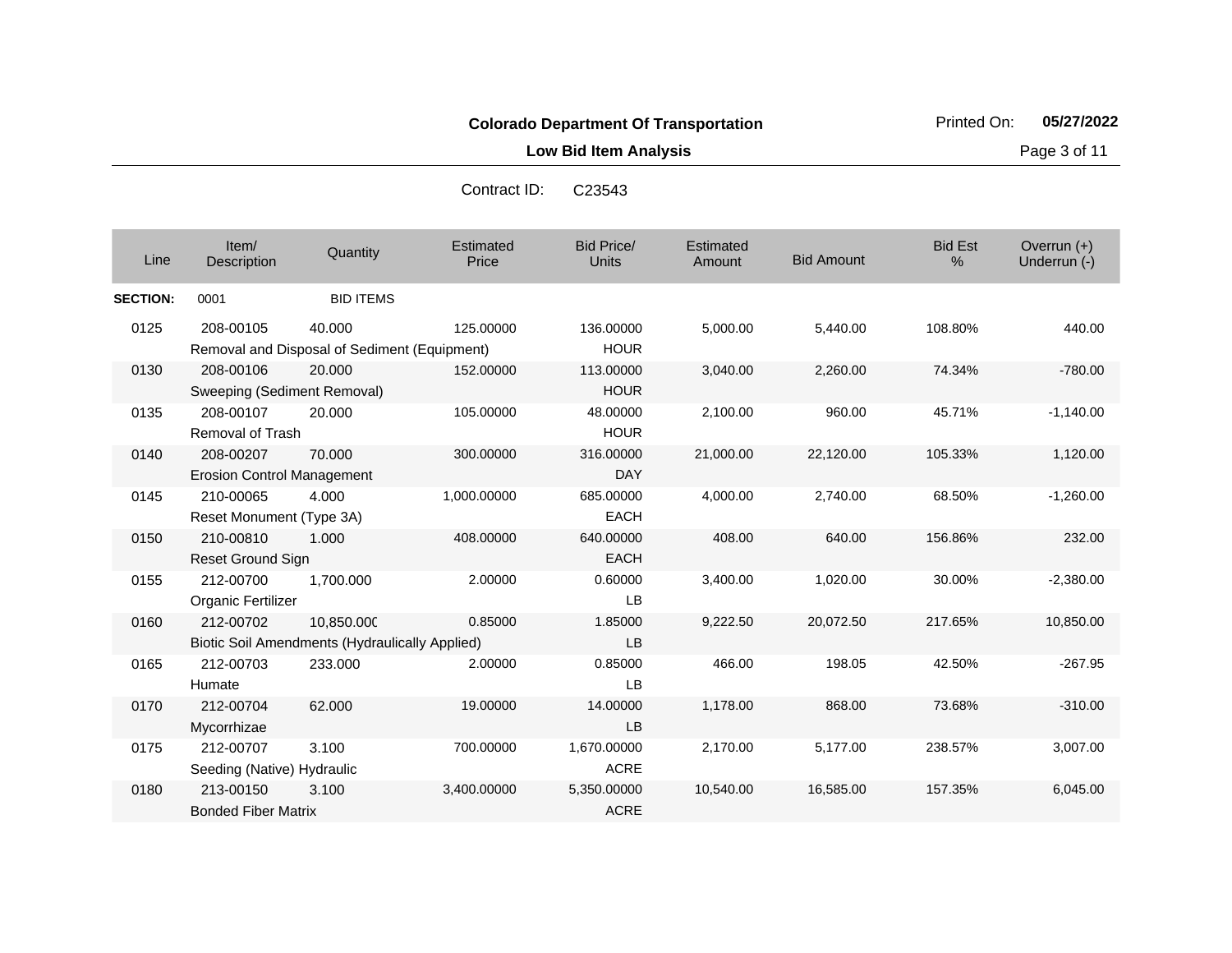**Low Bid Item Analysis Page 4 of 11** 

| Line            | Item/<br>Description                         | Quantity                                                  | Estimated<br>Price | <b>Bid Price/</b><br>Units | Estimated<br>Amount | <b>Bid Amount</b> | <b>Bid Est</b><br>% | Overrun (+)<br>Underrun (-) |
|-----------------|----------------------------------------------|-----------------------------------------------------------|--------------------|----------------------------|---------------------|-------------------|---------------------|-----------------------------|
| <b>SECTION:</b> | 0001                                         | <b>BID ITEMS</b>                                          |                    |                            |                     |                   |                     |                             |
| 0185            | 213-00151<br><b>Bonded Fiber Matrix</b>      | 6.000.000                                                 | 1.75000            | 1.80000<br>LB              | 10,500.00           | 10,800.00         | 102.86%             | 300.00                      |
| 0190            | 213-00700<br>Landscape Boulder 2-ft boulders | 224.000                                                   | 23.00000           | 650.00000<br><b>EACH</b>   | 5,152.00            | 145,600.00        | 2826.09%            | 140,448.00                  |
| 0195            | 240-00000<br>Wildlife Biologist              | 20.000                                                    | 130.00000          | 140.00000<br><b>HOUR</b>   | 2,600.00            | 2,800.00          | 107.69%             | 200.00                      |
| 0200            | 240-00010<br><b>Removal of Nests</b>         | 16.000                                                    | 115.00000          | 140.00000<br><b>HOUR</b>   | 1,840.00            | 2,240.00          | 121.74%             | 400.00                      |
| 0205            | 304-06000                                    | 4,958.000<br>Aggregate Base Course (Class 6)              | 35.00000           | 55.00000<br><b>TON</b>     | 173,530.00          | 272,690.00        | 157.14%             | 99,160.00                   |
| 0210            | 403-00720                                    | 50.000<br>Hot Mix Asphalt (Patching) (Asphalt)            | 200.00000          | 318.00000<br><b>TON</b>    | 10,000.00           | 15,900.00         | 159.00%             | 5,900.00                    |
| 0215            | 403-34721                                    | 5,129.000<br>Hot Mix Asphalt (Grading SX) (75) (PG 58-28) | 240.00000          | 168.00000<br><b>TON</b>    | 1,230,960.00        | 861,672.00        | 70.00%              | $-369,288.00$               |
| 0220            | 411-10255                                    | 3,021.000<br><b>Emulsified Asphalt (Slow-Setting)</b>     | 3.00000            | 9.00000<br>GAL             | 9,063.00            | 27,189.00         | 300.00%             | 18,126.00                   |
| 0225            | 503-00042<br>Drilled Shaft (42 Inch)         | 18.000                                                    | 554.00000          | 1,200.00000<br>LF          | 9,972.00            | 21,600.00         | 216.61%             | 11,628.00                   |
| 0230            | 504-06406<br>Soil Nail                       | 2,008.000                                                 | 65.00000           | 83.00000<br>LF             | 130,520.00          | 166,664.00        | 127.69%             | 36,144.00                   |
| 0235            | 504-06410<br><b>Verification Testing</b>     | 6.000                                                     | 535.00000          | 3,200.00000<br><b>EACH</b> | 3,210.00            | 19,200.00         | 598.13%             | 15,990.00                   |
| 0240            | 507-00550<br><b>Concrete Lined Ditch</b>     | 25.000                                                    | 869.00000          | 160.00000<br>LF            | 21,725.00           | 4,000.00          | 18.41%              | $-17,725.00$                |

Contract ID: C23543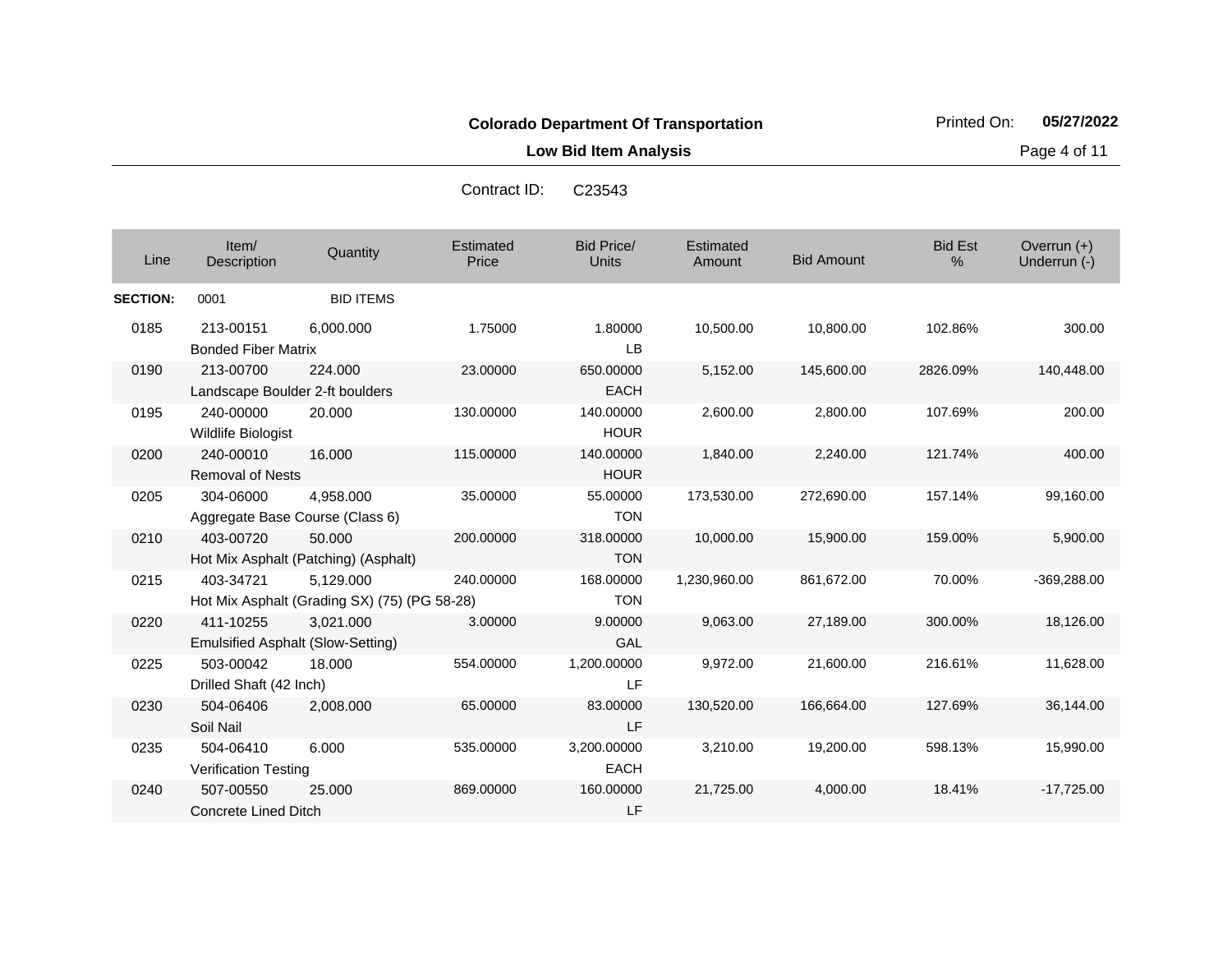**Low Bid Item Analysis Page 5 of 11** 

|                 |                                                |                                                       | Contract ID:              | C <sub>23543</sub>                |                     |                   |                     |                             |
|-----------------|------------------------------------------------|-------------------------------------------------------|---------------------------|-----------------------------------|---------------------|-------------------|---------------------|-----------------------------|
| Line            | Item/<br>Description                           | Quantity                                              | <b>Estimated</b><br>Price | <b>Bid Price/</b><br><b>Units</b> | Estimated<br>Amount | <b>Bid Amount</b> | <b>Bid Est</b><br>% | Overrun (+)<br>Underrun (-) |
| <b>SECTION:</b> | 0001                                           | <b>BID ITEMS</b>                                      |                           |                                   |                     |                   |                     |                             |
| 0245            | 603-10180<br>18 Inch Corrugated Steel Pipe     | 30,000                                                | 160.00000                 | 125.00000<br>LF                   | 4,800.00            | 3,750.00          | 78.13%              | $-1,050.00$                 |
| 0250            | 603-10240<br>24 Inch Corrugated Steel Pipe     | 150.000                                               | 180.00000                 | 140.00000<br>LF                   | 27,000.00           | 21,000.00         | 77.78%              | $-6,000.00$                 |
| 0255            | 603-30018<br>18 Inch Steel End Section         | 2.000                                                 | 626.00000                 | 925.00000<br><b>EACH</b>          | 1,252.00            | 1,850.00          | 147.76%             | 598.00                      |
| 0260            | 603-30024<br>24 Inch Steel End Section         | 5.000                                                 | 880.00000                 | 2,000.00000<br><b>EACH</b>        | 4,400.00            | 10,000.00         | 227.27%             | 5,600.00                    |
| 0265            | 607-11525<br>Fence (Plastic)                   | 600.000                                               | 4.00000                   | 4.25000<br>LF                     | 2,400.00            | 2,550.00          | 106.25%             | 150.00                      |
| 0270            | 612-00041<br>Delineator (Flexible) (Type I)    | 200,000                                               | 20.00000                  | 80.00000<br><b>EACH</b>           | 4,000.00            | 16,000.00         | 400.00%             | 12,000.00                   |
| 0275            | 612-00042<br>Delineator (Flexible) (Type II)   | 60,000                                                | 20.00000                  | 81.00000<br><b>EACH</b>           | 1,200.00            | 4,860.00          | 405.00%             | 3,660.00                    |
| 0280            | 612-00043<br>Delineator (Flexible) (Type III)  | 20.000                                                | 20.00000                  | 82.00000<br><b>EACH</b>           | 400.00              | 1,640.00          | 410.00%             | 1,240.00                    |
| 0285            | 612-00260                                      | 260.000<br>Location Marker (Fiber Optic)(Dome)        | 84.00000                  | 115.00000<br><b>EACH</b>          | 21,840.00           | 29,900.00         | 136.90%             | 8,060.00                    |
| 0290            | 613-00102<br>Conduit) (Special)                | 50,000<br>1 Inch Electrical Conduit (Galvanized Rigid | 50.00000                  | 35.00000<br>LF                    | 2,500.00            | 1,750.00          | 70.00%              | $-750.00$                   |
| 0295            | 613-00206<br>2 Inch Electrical Conduit (Bored) | 325,000                                               | 33.00000                  | 56.00000<br>LF                    | 10,725.00           | 18,200.00         | 169.70%             | 7,475.00                    |
| 0300            | 613-00306                                      | 1,160.000                                             | 36.00000                  | 68.00000                          | 41,760.00           | 78,880.00         | 188.89%             | 37,120.00                   |

LF

3 Inch Electrical Conduit (Bored)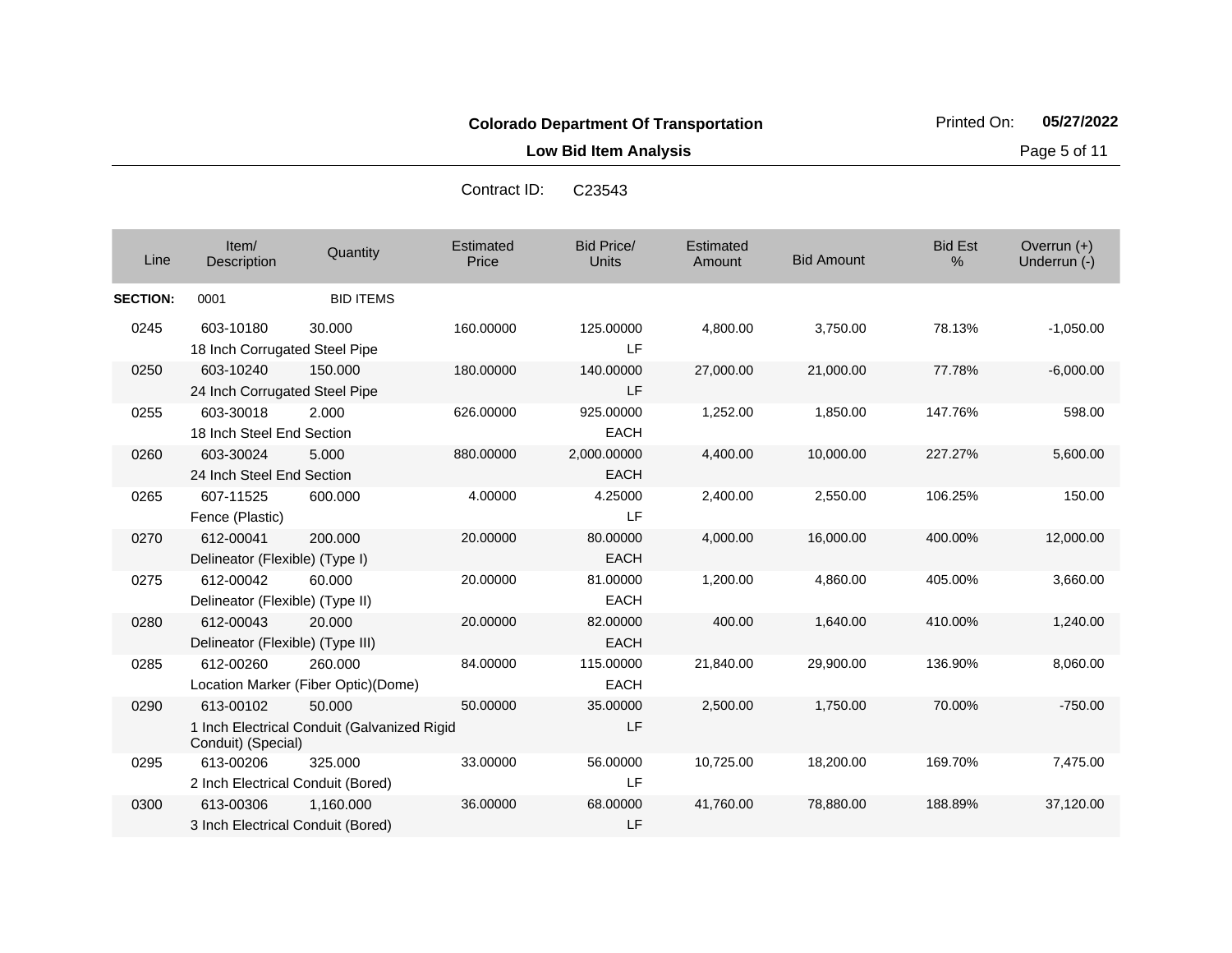**Low Bid Item Analysis Page 6 of 11** 

| Line            | Item/<br>Description                             | Quantity                                                  | <b>Estimated</b><br>Price | <b>Bid Price/</b><br><b>Units</b> | Estimated<br>Amount | <b>Bid Amount</b> | <b>Bid Est</b><br>% | Overrun $(+)$<br>Underrun (-) |
|-----------------|--------------------------------------------------|-----------------------------------------------------------|---------------------------|-----------------------------------|---------------------|-------------------|---------------------|-------------------------------|
| <b>SECTION:</b> | 0001                                             | <b>BID ITEMS</b>                                          |                           |                                   |                     |                   |                     |                               |
| 0305            | 613-01100<br>1 Inch Electrical Conduit (Plastic) | 279.000                                                   | 25.00000                  | 17.00000<br>LF.                   | 6,975.00            | 4,743.00          | 68.00%              | $-2,232.00$                   |
| 0310            | 613-01200<br>2 Inch Electrical Conduit (Plastic) | 29,377.000                                                | 35.00000                  | 19.50000<br>LF                    | 1,028,195.00        | 572,851.50        | 55.71%              | $-455,343.50$                 |
| 0315            | 613-04120<br>Metal)                              | 80.000<br>1 Inch Electrical Conduit (Liquidtight Flexible | 42.00000                  | 32.00000<br>LF                    | 3,360.00            | 2,560.00          | 76.19%              | $-800.00$                     |
| 0320            | 613-07000<br>Pull Box (Special)                  | 4.000                                                     | 1,037.00000               | 3,200.00000<br>EACH               | 4,148.00            | 12,800.00         | 308.58%             | 8,652.00                      |
| 0325            | 613-07002<br>Type Two Pull Box                   | 74.000                                                    | 1,200.00000               | 2,500.00000<br><b>EACH</b>        | 88,800.00           | 185,000.00        | 208.33%             | 96,200.00                     |
| 0330            | 613-07023<br>Pull Box (24"x36"x24")              | 22.000                                                    | 1,400.00000               | 3,900.00000<br><b>EACH</b>        | 30,800.00           | 85,800.00         | 278.57%             | 55,000.00                     |
| 0335            | 613-10000<br>Wiring                              | 1.000                                                     | 310,000.00000             | 203,000.00000<br>L <sub>S</sub>   | 310,000.00          | 203,000.00        | 65.48%              | $-107,000.00$                 |
| 0340            | 613-13011                                        | 54.000<br>Luminaire (LED) (11,000 Lumens)                 | 815.00000                 | 1,100.00000<br><b>EACH</b>        | 44,010.00           | 59,400.00         | 134.97%             | 15,390.00                     |
| 0345            | 613-32300<br>Light Standard Steel (30 Foot)      | 6.000                                                     | 3,000.00000               | 10,100.00000<br><b>EACH</b>       | 18,000.00           | 60,600.00         | 336.67%             | 42,600.00                     |
| 0350            | 613-34303                                        | 24,000<br>Light Standard Metal (30 Foot) (2 Arm) (Spec)   | 10,000.00000              | 12,300.00000<br><b>EACH</b>       | 240,000.00          | 295,200.00        | 123.00%             | 55,200.00                     |
| 0355            | 613-40000<br><b>Concrete Foundation Pad</b>      | 2.000                                                     | 2,500.00000               | 700.00000<br><b>EACH</b>          | 5,000.00            | 1,400.00          | 28.00%              | $-3,600.00$                   |
| 0360            | 613-40010<br><b>Light Standard Foundation</b>    | 30,000                                                    | 3,000.00000               | 3,850.00000<br><b>EACH</b>        | 90,000.00           | 115,500.00        | 128.33%             | 25,500.00                     |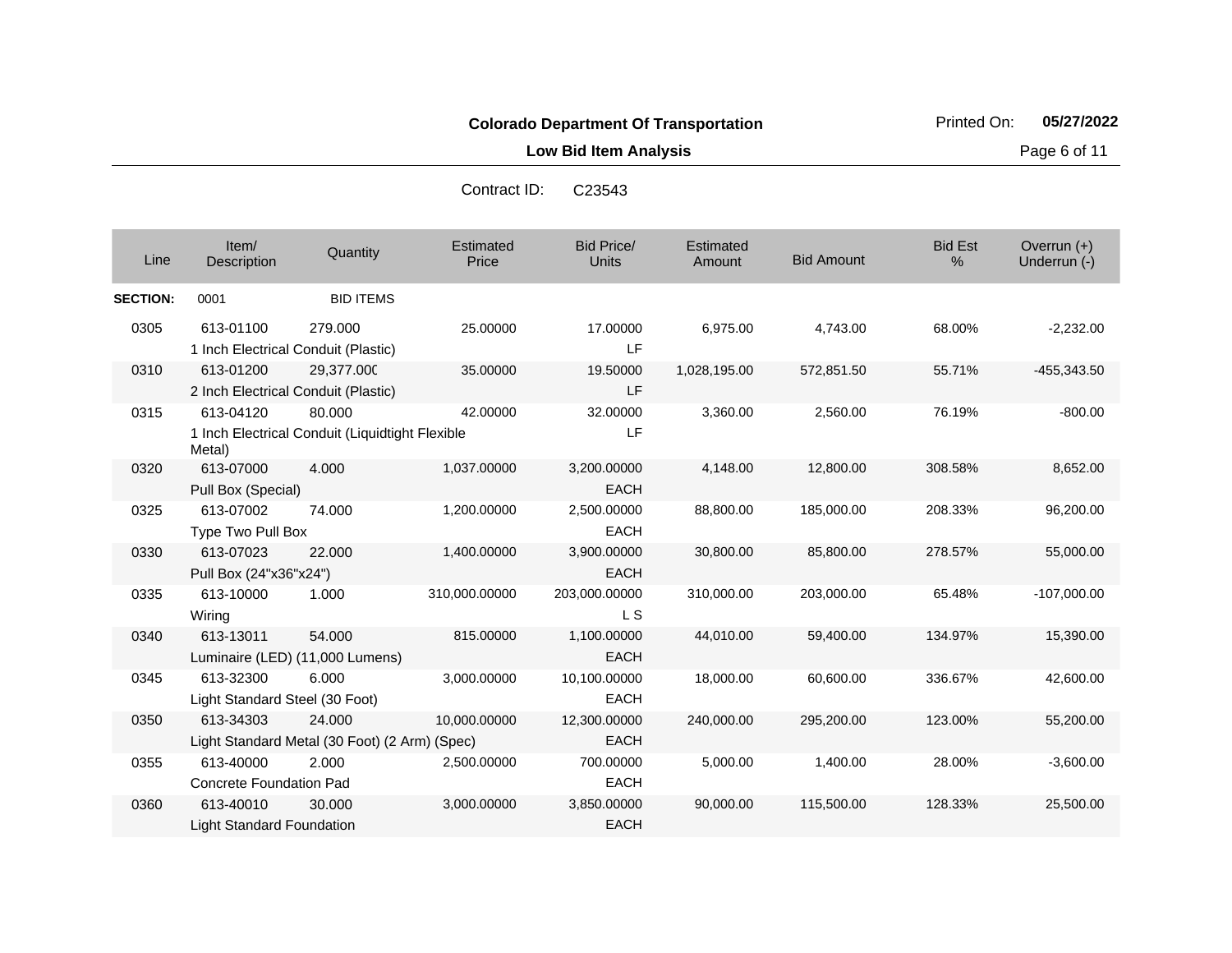**Low Bid Item Analysis Page 7 of 11** 

| C <sub>23543</sub> | Contract ID: |
|--------------------|--------------|
|                    |              |
|                    |              |
|                    |              |

| Line            | Item/<br><b>Description</b>                    | Quantity                                                 | <b>Estimated</b><br>Price | <b>Bid Price/</b><br><b>Units</b> | Estimated<br>Amount | <b>Bid Amount</b> | <b>Bid Est</b><br>% | Overrun $(+)$<br>Underrun (-) |
|-----------------|------------------------------------------------|----------------------------------------------------------|---------------------------|-----------------------------------|---------------------|-------------------|---------------------|-------------------------------|
| <b>SECTION:</b> | 0001                                           | <b>BID ITEMS</b>                                         |                           |                                   |                     |                   |                     |                               |
| 0365            | 613-40020<br><b>Transformer Base Aluminum</b>  | 30.000                                                   | 700.00000                 | 1,100.00000<br><b>EACH</b>        | 21,000.00           | 33,000.00         | 157.14%             | 12,000.00                     |
| 0370            | 613-50106<br>Lighting Control Center (Special) | 2.000                                                    | 12,000.00000              | 7,700.00000<br><b>EACH</b>        | 24,000.00           | 15,400.00         | 64.17%              | $-8,600.00$                   |
| 0375            | 613-50109<br><b>Meter Power Pedestal</b>       | 1.000                                                    | 8,000.00000               | 11,000.00000<br><b>EACH</b>       | 8,000.00            | 11,000.00         | 137.50%             | 3,000.00                      |
| 0380            | 613-50350<br><b>Power Transformer</b>          | 2.000                                                    | 6,000.00000               | 2,900.00000<br>L S                | 12,000.00           | 5,800.00          | 48.33%              | $-6,200.00$                   |
| 0385            | 613-81690<br><b>Safety Switch</b>              | 4.000                                                    | 980.00000                 | 423.00000<br><b>EACH</b>          | 3,920.00            | 1,692.00          | 43.16%              | $-2,228.00$                   |
| 0390            | 613-81699<br>Volt                              | 6.000<br>Safety Switch NEMA 3R, 30 Ampere, 2-pole, 240   | 1,000.00000               | 775.00000<br><b>EACH</b>          | 6,000.00            | 4,650.00          | 77.50%              | $-1,350.00$                   |
| 0395            | 613-81700<br><b>VMS Maint Disconnect</b>       | 1.000<br>Safety Switch NEMA 3R, 60A, 2-pole, 240 V f(for | 1,000.00000               | 1,400.00000<br><b>EACH</b>        | 1,000.00            | 1,400.00          | 140.00%             | 400.00                        |
| 0400            | 614-00011<br>Sign Panel (Class I)              | 15.000                                                   | 25.00000                  | 30.00000<br><b>SF</b>             | 375.00              | 450.00            | 120.00%             | 75.00                         |
| 0405            | 614-00012<br>Sign Panel (Class II)             | 287.000                                                  | 27.00000                  | 34.00000<br><b>SF</b>             | 7,749.00            | 9,758.00          | 125.93%             | 2,009.00                      |
| 0410            | 614-00013<br>Sign Panel (Class III)            | 120,000                                                  | 36.00000                  | 45.00000<br><b>SF</b>             | 4,320.00            | 5,400.00          | 125.00%             | 1,080.00                      |
| 0415            | 614-00615<br>Steel Signpost (W 6x15)           | 75,000                                                   | 88.00000                  | 126.00000<br>LF                   | 6,600.00            | 9,450.00          | 143.18%             | 2,850.00                      |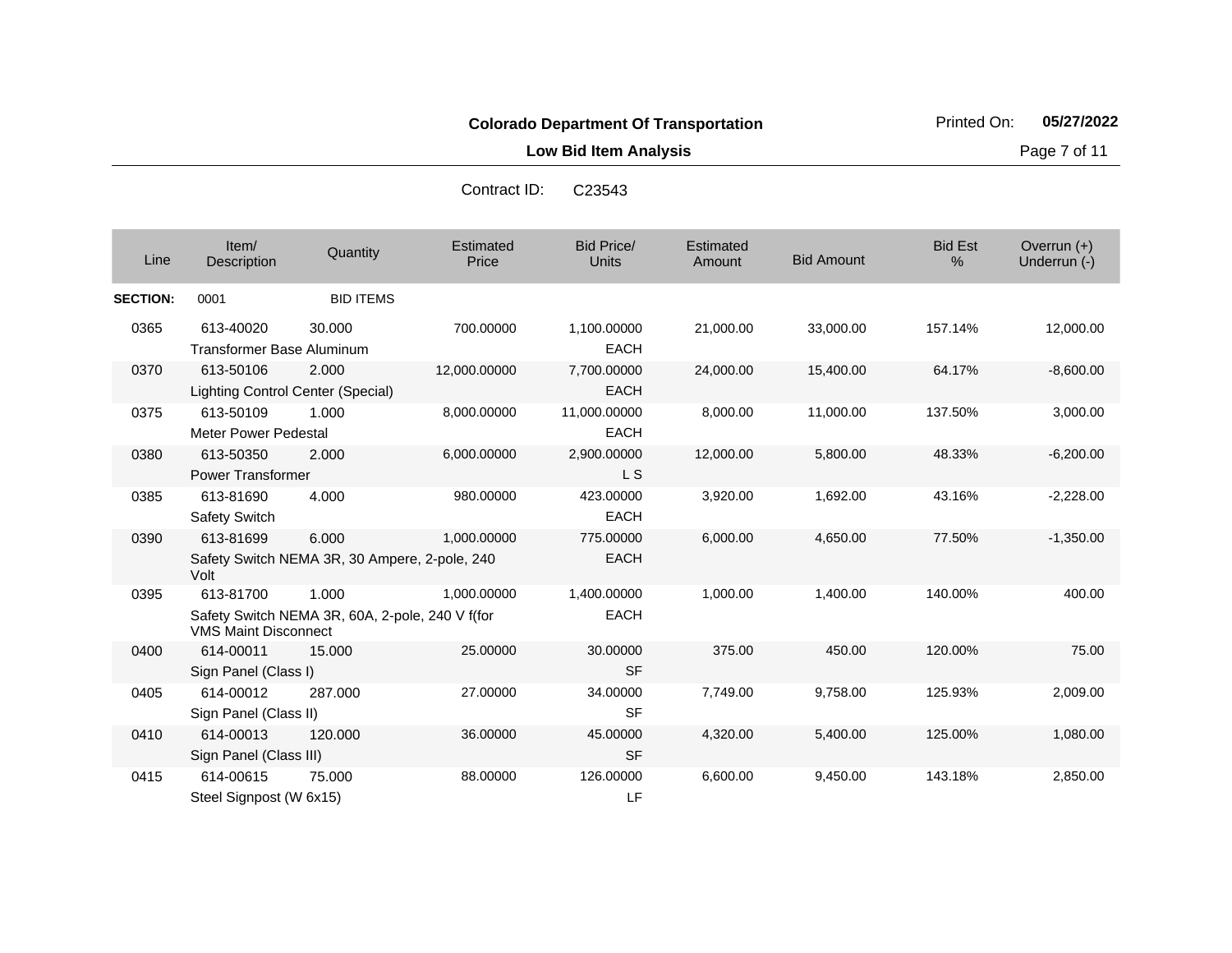**Low Bid Item Analysis Page 8 of 11** 

| Contract ID: | C <sub>23543</sub> |
|--------------|--------------------|
|--------------|--------------------|

| Line            | Item/<br>Description                                      | Quantity         | Estimated<br>Price | <b>Bid Price/</b><br><b>Units</b> | Estimated<br>Amount | <b>Bid Amount</b> | <b>Bid Est</b><br>% | Overrun (+)<br>Underrun (-) |
|-----------------|-----------------------------------------------------------|------------------|--------------------|-----------------------------------|---------------------|-------------------|---------------------|-----------------------------|
| <b>SECTION:</b> | 0001                                                      | <b>BID ITEMS</b> |                    |                                   |                     |                   |                     |                             |
| 0420            | 614-01226<br>Steel Signpost (W 12x26)                     | 56,000           | 184.00000          | 158.00000<br>LF                   | 10,304.00           | 8,848.00          | 85.87%              | $-1,456.00$                 |
| 0425            | 614-01575                                                 | 57.000           | 28.00000           | 38.00000                          | 1,596.00            | 2,166.00          | 135.71%             | 570.00                      |
|                 | Steel Sign Support (2-1/2 Inch Round NP-<br>40)(Post)     |                  |                    | LF                                |                     |                   |                     |                             |
| 0430            | 614-01578                                                 | 5.000            | 321.00000          | 320.00000                         | 1,605.00            | 1,600.00          | 99.69%              | $-5.00$                     |
|                 | Steel Sign Support (2-1/2 Inch Round NP-<br>40)(Slipbase) |                  |                    | <b>EACH</b>                       |                     |                   |                     |                             |
| 0435            | 614-01585                                                 | 116.000          | 30.00000           | 45.00000                          | 3,480.00            | 5,220.00          | 150.00%             | 1,740.00                    |
|                 | Steel Sign Support (2-1/2 Inch Round Sch 80)<br>(Post)    |                  |                    | LF                                |                     |                   |                     |                             |
| 0440            | 614-01588                                                 | 8.000            | 386.00000          | 317.00000                         | 3,088.00            | 2,536.00          | 82.12%              | $-552.00$                   |
|                 | Steel Sign Support (2-1/2 Inch Round Sch<br>80)(Slipbase) |                  |                    | <b>EACH</b>                       |                     |                   |                     |                             |
| 0445            | 614-03002                                                 | 4.000            | 2,531.00000        | 4,400.00000                       | 10,124.00           | 17,600.00         | 173.84%             | 7,476.00                    |
|                 | Concrete Footing (Type 2)                                 |                  |                    | <b>EACH</b>                       |                     |                   |                     |                             |
| 0450            | 614-03007                                                 | 4.000            | 2,608.00000        | 5,000.00000                       | 10,432.00           | 20,000.00         | 191.72%             | 9,568.00                    |
|                 | Concrete Footing (Type 7)                                 |                  |                    | <b>EACH</b>                       |                     |                   |                     |                             |
| 0455            | 614-10120                                                 | 1.000            | 5,175.00000        | 127,000.00000                     | 5,175.00            | 127,000.00        | 2454.11%            | 121,825.00                  |
|                 | Variable Message Sign                                     |                  |                    | <b>EACH</b>                       |                     |                   |                     |                             |
| 0460            | 614-10127                                                 | 4.000            | 13,655.00000       | 27,000.00000                      | 54,620.00           | 108,000.00        | 197.73%             | 53,380.00                   |
|                 | Variable Speed Limit Sign                                 |                  |                    | <b>EACH</b>                       |                     |                   |                     |                             |
| 0465            | 614-30110                                                 | 1.000            | 44,100.00000       | 59,000.00000                      | 44,100.00           | 59,000.00         | 133.79%             | 14,900.00                   |
|                 | <b>Butterfly Structure</b>                                |                  |                    | <b>EACH</b>                       |                     |                   |                     |                             |
| 0470            | 614-70024                                                 | 4.000            | 475.00000          | 600.00000                         | 1,900.00            | 2,400.00          | 126.32%             | 500.00                      |
|                 | 1310nm SFP Optic Module                                   |                  |                    | <b>EACH</b>                       |                     |                   |                     |                             |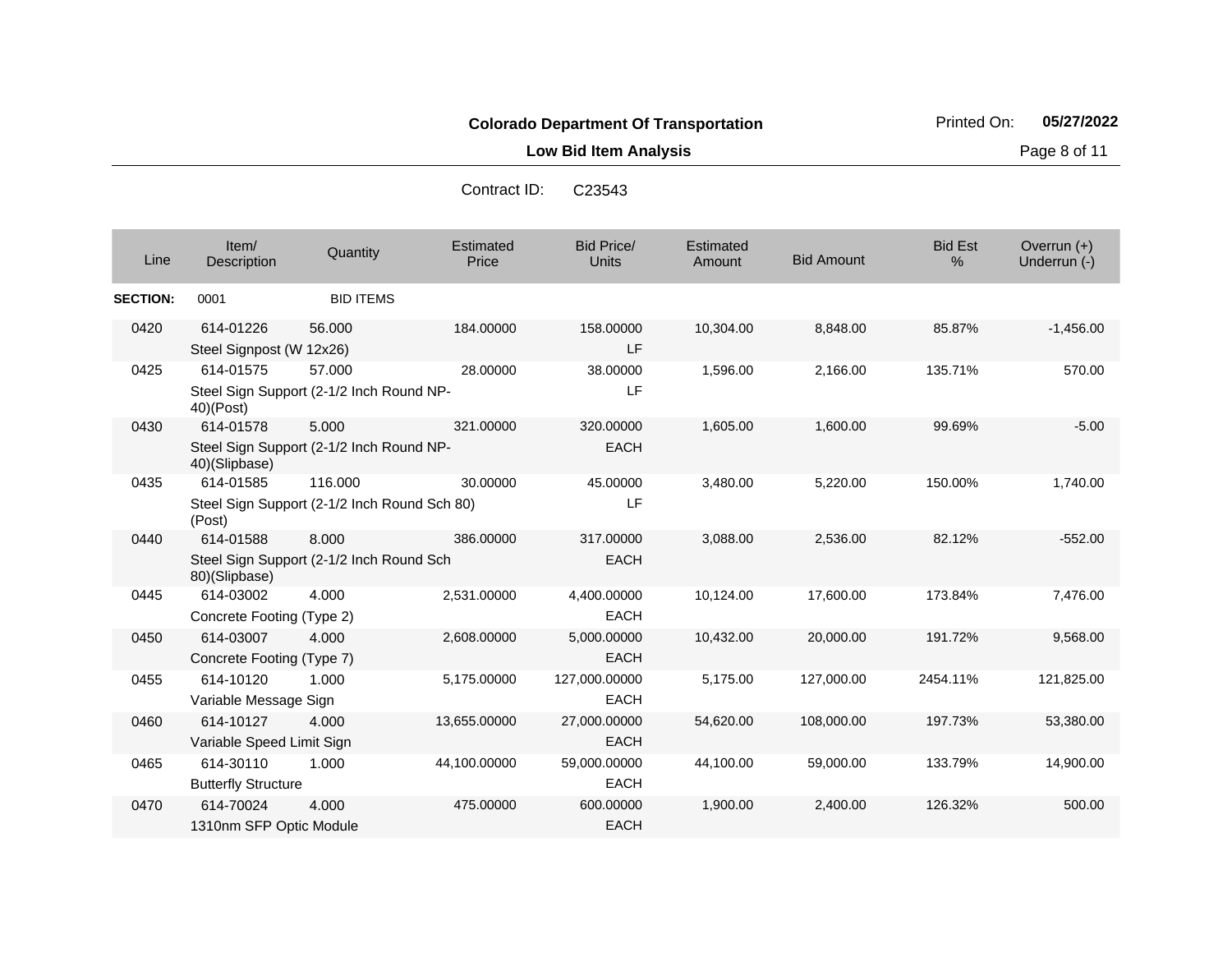**Low Bid Item Analysis Page 9 of 11** 

|                 |                                            |                                                          | Contract ID:       | C <sub>23543</sub>                |                     |                   |                     |                             |
|-----------------|--------------------------------------------|----------------------------------------------------------|--------------------|-----------------------------------|---------------------|-------------------|---------------------|-----------------------------|
| Line            | Item/<br><b>Description</b>                | Quantity                                                 | Estimated<br>Price | <b>Bid Price/</b><br><b>Units</b> | Estimated<br>Amount | <b>Bid Amount</b> | <b>Bid Est</b><br>% | Overrun (+)<br>Underrun (-) |
| <b>SECTION:</b> | 0001                                       | <b>BID ITEMS</b>                                         |                    |                                   |                     |                   |                     |                             |
| 0475            | 614-70030<br><b>Optical Attenuator</b>     | 4.000                                                    | 164.00000          | 650.00000<br><b>EACH</b>          | 656.00              | 2,600.00          | 396.34%             | 1,944.00                    |
| 0480            | 614-80000<br>Flashing Beacon               | 8.000                                                    | 4,698.00000        | 2,300.00000<br><b>EACH</b>        | 37,584.00           | 18,400.00         | 48.96%              | $-19,184.00$                |
| 0485            | 614-86105<br>Telemetry (Field)             | 3.000                                                    | 5,196.00000        | 2,800.00000<br><b>EACH</b>        | 15,588.00           | 8,400.00          | 53.89%              | $-7,188.00$                 |
| 0490            | 614-87006                                  | 6.000<br>Fiber Optic Termination Panel (6 Fiber)         | 950.00000          | 1,750.00000<br><b>EACH</b>        | 5,700.00            | 10,500.00         | 184.21%             | 4,800.00                    |
| 0495            | 614-87010                                  | 12,585.000<br>Fiber Optic Cable (Single Mode) (12 Fiber) | 5.00000            | 6.00000<br>LF                     | 62,925.00           | 75,510.00         | 120.00%             | 12,585.00                   |
| 0500            | 614-87350<br><b>Test Fiber Optic Cable</b> | 1.000                                                    | 12,280.00000       | 16,000.00000<br>L S               | 12,280.00           | 16,000.00         | 130.29%             | 3,720.00                    |
| 0505            | 614-87692<br>Ethernet Switch Type II       | 2.000                                                    | 5,100.00000        | 5,400.00000<br><b>EACH</b>        | 10,200.00           | 10,800.00         | 105.88%             | 600.00                      |
| 0510            | 620-00002<br>Field Office (Class 2)        | 1.000                                                    | 29,727.00000       | 95,000.00000<br><b>EACH</b>       | 29,727.00           | 95,000.00         | 319.57%             | 65,273.00                   |
| 0515            | 620-00012<br>Field Laboratory (Class 2)    | 1.000                                                    | 25,662.00000       | 85,000.00000<br><b>EACH</b>       | 25,662.00           | 85,000.00         | 331.23%             | 59,338.00                   |
| 0520            | 620-00020<br><b>Sanitary Facility</b>      | 2.000                                                    | 3,356.00000        | 8,000.00000<br><b>EACH</b>        | 6,712.00            | 16,000.00         | 238.38%             | 9,288.00                    |
| 0525            | 625-00000<br><b>Construction Surveying</b> | 1.000                                                    | 42,000.00000       | 135,000.00000<br>L S              | 42,000.00           | 135,000.00        | 321.43%             | 93,000.00                   |
| 0530            | 626-00000<br>Mobilization                  | 1.000                                                    | 805,912.50000      | 680,000.00000<br>L S              | 805,912.50          | 680,000.00        | 84.38%              | $-125,912.50$               |

Contract ID: C23543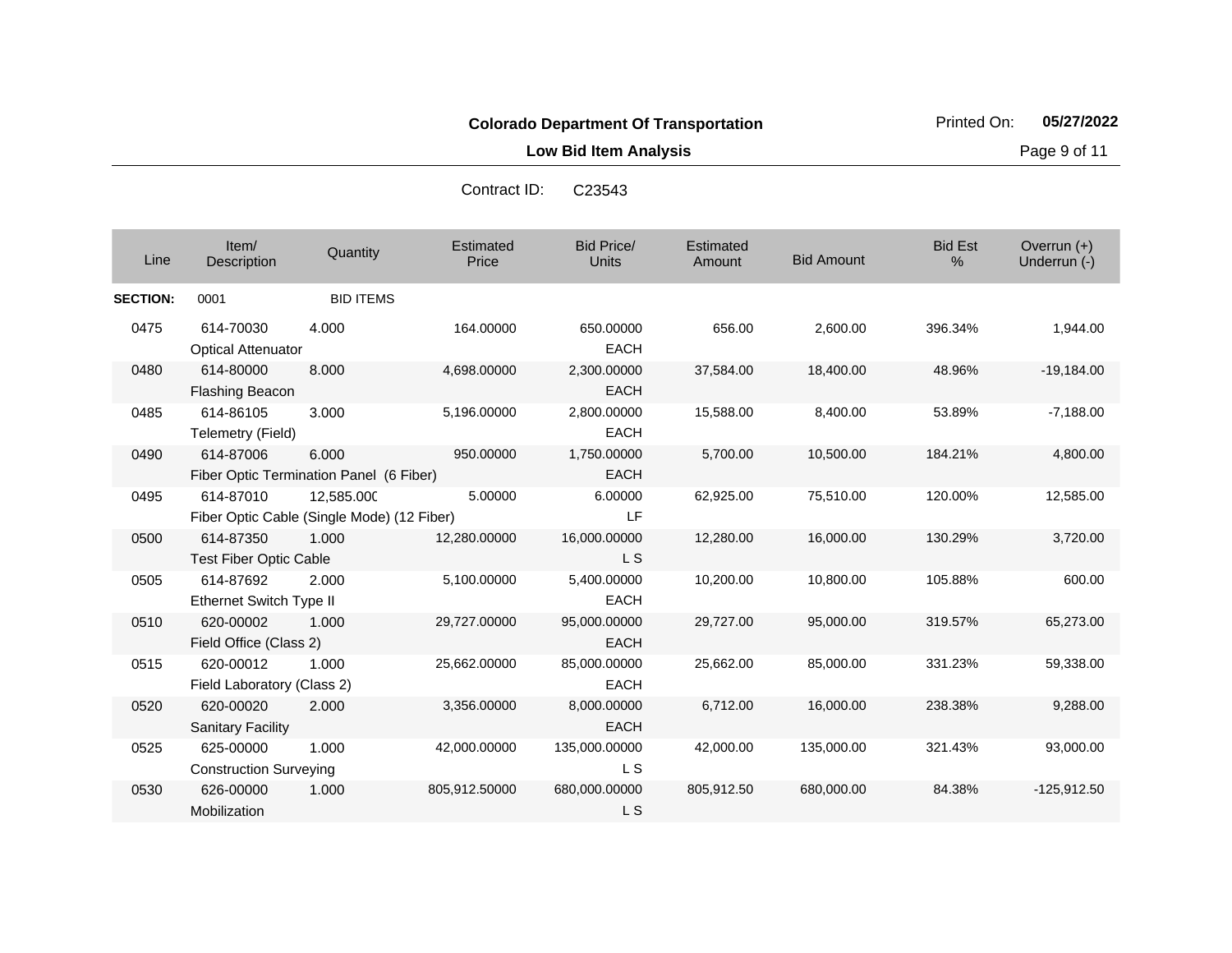**Low Bid Item Analysis Page 10 of 11** 

| Contract ID: | C <sub>23543</sub> |
|--------------|--------------------|
|              |                    |

| Line            | Item/<br><b>Description</b>                    | Quantity                                               | Estimated<br>Price | <b>Bid Price/</b><br><b>Units</b> | Estimated<br>Amount | <b>Bid Amount</b> | <b>Bid Est</b><br>% | Overrun $(+)$<br>Underrun (-) |
|-----------------|------------------------------------------------|--------------------------------------------------------|--------------------|-----------------------------------|---------------------|-------------------|---------------------|-------------------------------|
| <b>SECTION:</b> | 0001                                           | <b>BID ITEMS</b>                                       |                    |                                   |                     |                   |                     |                               |
| 0535            | 626-01113                                      | 313.000<br>Public Information Management (Tier III)    | 78.00000           | 80.00000<br><b>DAY</b>            | 24,414.00           | 25,040.00         | 102.56%             | 626.00                        |
| 0540            | 627-00008                                      | 60.000<br>Modified Epoxy Pavement Marking              | 92.00000           | 315.00000<br>GAL                  | 5,520.00            | 18,900.00         | 342.39%             | 13,380.00                     |
| 0545            | 627-00013                                      | 40.000<br>Pavement Marking Paint (High Build)          | 36.00000           | 159.00000<br>GAL                  | 1,440.00            | 6,360.00          | 441.67%             | 4,920.00                      |
| 0550            | 630-00000<br>Flagging                          | 1,300.000                                              | 30.00000           | 56.00000<br><b>HOUR</b>           | 39,000.00           | 72,800.00         | 186.67%             | 33,800.00                     |
| 0555            | 630-00007<br><b>Traffic Control Inspection</b> | 90.000                                                 | 265.00000          | 650.00000<br>DAY                  | 23,850.00           | 58,500.00         | 245.28%             | 34,650.00                     |
| 0560            | 630-00017                                      | 160.000<br><b>Traffic Control Management (Special)</b> | 1,013.00000        | 2,300.00000<br><b>DAY</b>         | 162,080.00          | 368,000.00        | 227.05%             | 205,920.00                    |
| 0565            | 630-80341                                      | 4.000<br>Construction Traffic Sign (Panel Size A)      | 57.00000           | 51.00000<br><b>EACH</b>           | 228.00              | 204.00            | 89.47%              | $-24.00$                      |
| 0570            | 630-80342                                      | 34.000<br>Construction Traffic Sign (Panel Size B)     | 74.00000           | 64.00000<br><b>EACH</b>           | 2,516.00            | 2,176.00          | 86.49%              | $-340.00$                     |
| 0575            | 630-80343                                      | 8.000<br>Construction Traffic Sign (Panel Size C)      | 84.00000           | 70.00000<br><b>EACH</b>           | 672.00              | 560.00            | 83.33%              | $-112.00$                     |
| 0580            | 630-80355<br>Portable Message Sign Panel       | 4.000                                                  | 6,045.00000        | 10,500.00000<br><b>EACH</b>       | 24,180.00           | 42,000.00         | 173.70%             | 17,820.00                     |
| 0585            | 630-80360<br>Drum Channelizing Device          | 150.000                                                | 35.00000           | 40.00000<br><b>EACH</b>           | 5,250.00            | 6,000.00          | 114.29%             | 750.00                        |
| 0590            | 630-80380<br><b>Traffic Cone</b>               | 100.000                                                | 11.00000           | 13.00000<br><b>EACH</b>           | 1,100.00            | 1,300.00          | 118.18%             | 200.00                        |